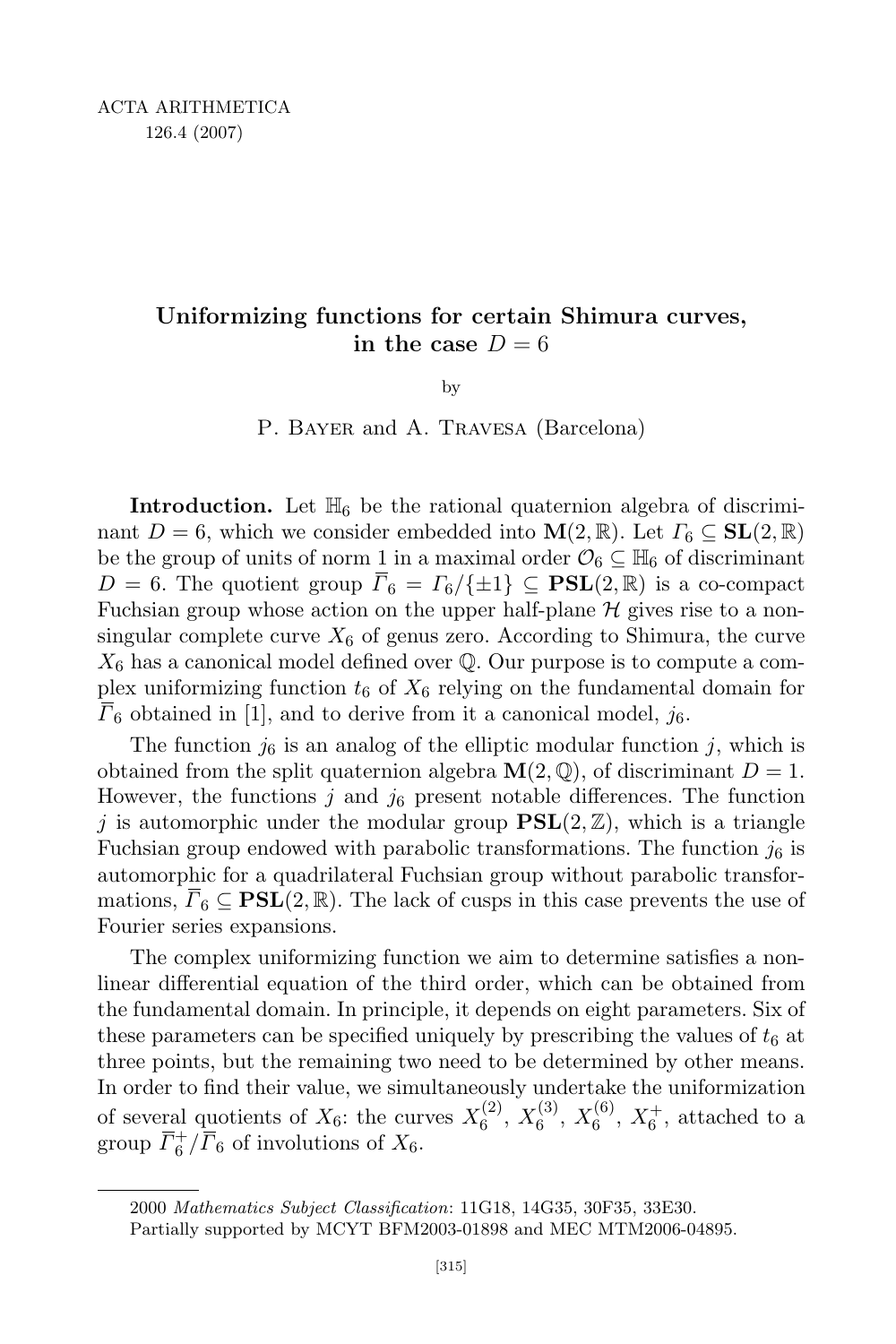The Fuchsian groups uniformizing the curves  $X_6^{(2)}$  $\chi_6^{(2)},X_6^{(3)}$  $\chi_6^{(3)}$ ,  $X_6^+$  are triangle groups, but the Fuchsian group uniformizing  $X_6^{(6)}$  $6^{(0)}$  is again a quadrilateral group. The associated differential equations in the triangle case are determined by particular choices of the uniformizing functions. But from the two quadrilateral cases,  $X_6$  and  $X_6^{(6)}$  $6<sup>(0)</sup>$ , four accessory parameters remain. Two of them will be determined from algebraic equations of the coverings, which we compute beforehand. Formal integration of the differential equations will provide the other two.

Once the five uniformizing equations are fully determined, we integrate them to obtain the uniformizing functions  $t_6, t_6^{(2)}$  $\begin{smallmatrix} (2)\ 6 \end{smallmatrix}, \begin{smallmatrix} t^{(3)} \ 6 \end{smallmatrix}$  $\mathit{t}_6^{(3)},\mathit{t}_6^{(6)}$  $_6^{(6)}$ ,  $t_6^+$ . We expand these functions as power series in local uniformizing parameters  $q_P$  attached to the vertices  $P$  of fundamental half domains. Moreover, we make explicit the local development of  $t_6$  at the special complex multiplication points of  $X_6$ . Knowledge of the functions  $q_P$  involves the local isotropy at P, the exact determination of the integration constants, and the right choice of local normalizing factors.

In the last part of the paper, we use the values of our functions at the elliptic points and the special complex multiplication points to derive the canonical models of all the curves involved.

We are indebted to the anonymous referee, whose valuable comments have enabled us to improve the final version of the manuscript.

1. The Fuchsian group  $\overline{\Gamma}_6$  and the Shimura curve  $X_6$ . Let  $\mathbb{H}_6$  be the rational quaternion algebra with basis  $\{1, I, J, K\}$  and defined by  $I^2 = 3$ ,  $J^2 = -1$ ,  $IJ = -JI = K$ . Its discriminant D, given by the product of the places v where  $\mathbb{H}_6 \otimes \mathbb{Q}_v$  is a division algebra, is equal to 6. The algebra  $\mathbb{H}_6$ is the rational non-split  $(D \neq 1)$  quaternion algebra of lowest discriminant which is unramified at  $\infty$ . In particular, it can be embedded into  $\mathbf{M}(2,\mathbb{R})$ .

Throughout the paper we fix the embedding  $\Phi : \mathbb{H}_6 \to \mathbf{M}(2,\mathbb{R})$  given by

$$
x + yI + zJ + tK \mapsto \begin{bmatrix} x + y\sqrt{3} & z + t\sqrt{3} \\ -(z - t\sqrt{3}) & x - y\sqrt{3} \end{bmatrix}.
$$

The reduced trace and the reduced norm of a quaternion are given by  $tr(x+)$  $yI + zJ + tK$  = 2x and  $n(x + yI + zJ + tK) = x^2 - 3y^2 + z^2 - 3t^2$ . They agree with the trace and the determinant of the matrix  $\Phi(x+yI+zJ+tK)$ .

All maximal orders in  $\mathbb{H}_6$  are conjugate, and we fix the representative in this conjugacy class to be  $\mathcal{O}_6 := \mathbb{Z}[1, I, J, (1 + I + J + K)/2]$ . Let  $(\mathcal{O}_6)_1^* =$  $\{\gamma \in \mathcal{O}_6 : n(\gamma) = 1\}$  be the group of its units of reduced norm equal to one. The group  $(\mathcal{O}_6)^*_1$ <sup>\*</sup><sub>1</sub> can be identified with its image  $\Gamma_6 \subseteq SL(2,\mathbb{R})$  under  $\Phi$ . This group admits the following description, given in [1]: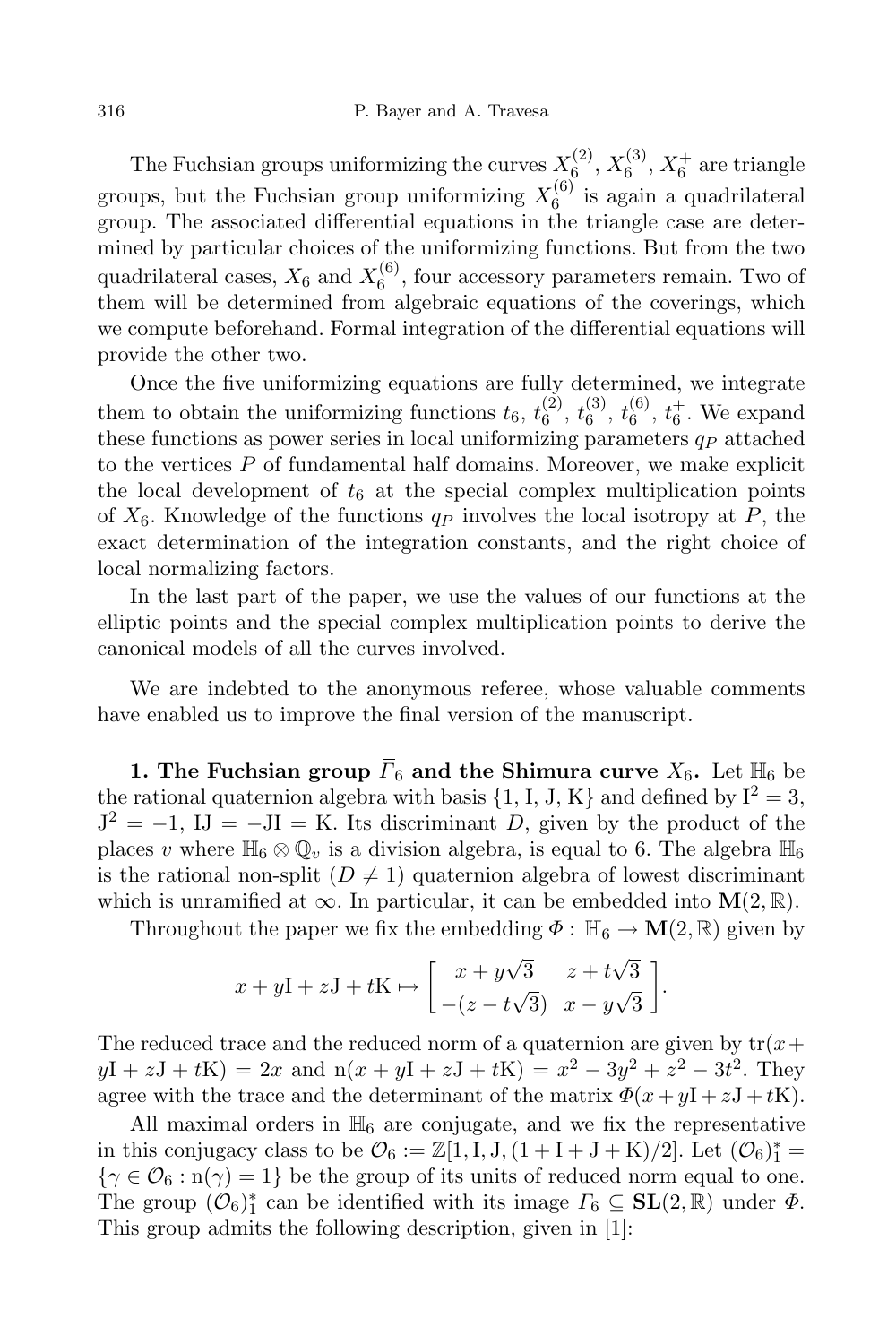$$
\Gamma_6 = \left\{ \gamma = \frac{1}{2} \begin{bmatrix} \alpha & \beta \\ -\beta' & \alpha' \end{bmatrix} : \alpha, \beta \in \mathbb{Z}[\sqrt{3}], \det \gamma = 1, \alpha \equiv \beta \equiv \alpha \sqrt{3} \; (\text{mod } 2) \right\}.
$$

Here  $\alpha'$  denotes the non-trivial Galois conjugate of an element  $\alpha \in \mathbb{Q}(\sqrt{3})$ . The projection  $\overline{\Gamma}_6 := \Gamma_6 / \{\pm 1\}$  in  $\mathbf{PSL}(2, \mathbb{R})$  is a Fuchsian group which does not have parabolic transformations.

Let  $\mathcal{H} = \{z \in \mathbb{C} : \text{Im } z > 0\}$  be the complex upper half-plane. The group  $PSL(2, \mathbb{R}) = GL^+(2, \mathbb{R})/\mathbb{R}^*$  acts freely on H by homographic transformations  $\gamma(z) = (az + b)/(cz + d)$ , defined by matrices  $\gamma = \begin{bmatrix} a & b \\ c & d \end{bmatrix} \in \mathbf{GL}^+(2, \mathbb{R})$ .

The action of  $\overline{\Gamma}_6$  on H yields a compact Riemann surface  $\overline{\Gamma}_6\backslash\mathcal{H}$  or, equivalently, a projective non-singular curve  $X_6$ , which is of genus zero. Note that the explicit identification of  $\overline{\Gamma}_6 \backslash \mathcal{H}$  with  $\mathbf{P}^1(\mathbb{C})$  is by no means obvious, since it implies the construction of coordinate functions automorphic under  $\overline{\Gamma}_6$ . By a theorem due to Shimura, we know that the curve  $X_6$  has a model defined over Q without rational points.

A fundamental domain for the action of  $\overline{\Gamma}_6$  in  $\mathcal{H}$ , together with some distinguished complex multiplication points in it, called special complex multiplication points (SCM), was computed in [1]. We summarize some of its properties.

THEOREM 1.1. Consider the hyperbolic hexagon  $[P_1, P_2, \ldots, P_6]$  with vertices  $P_i$  given in Table 1. For each i, the isotropy group at  $P_i$  under  $\overline{\Gamma}_6$  is generated by the class of the matrix  $\eta_i$  in Table 2. Under the identifications

(a) 
$$
\eta_2[P_3, P_2] = [P_1, P_2]
$$
, (b)  $\eta_4[P_3, P_4] = [P_5, P_4]$ , (c)  $\eta_6[P_5, P_6] = [P_1, P_6]$ ,

the hexagon yields a fundamental domain for the action of  $\overline{\Gamma}_6$  in H (see Figure 1). The vertices  $P_1 \equiv P_3 \equiv P_5 \pmod{\overline{P_6}}$  and  $P_6$  are elliptic of order 2; the remaining vertices  $P_2$ ,  $P_4$  are elliptic of order 3. The points  $P_0$ ,  $P_7 \equiv P_8 \pmod{\overline{F}_6}$  in Table 1 are a full set of representatives of the special complex multiplication (SCM) points of the genus zero curve  $X_6$ .



Fig. 1. Fundamental domain for  $X_6$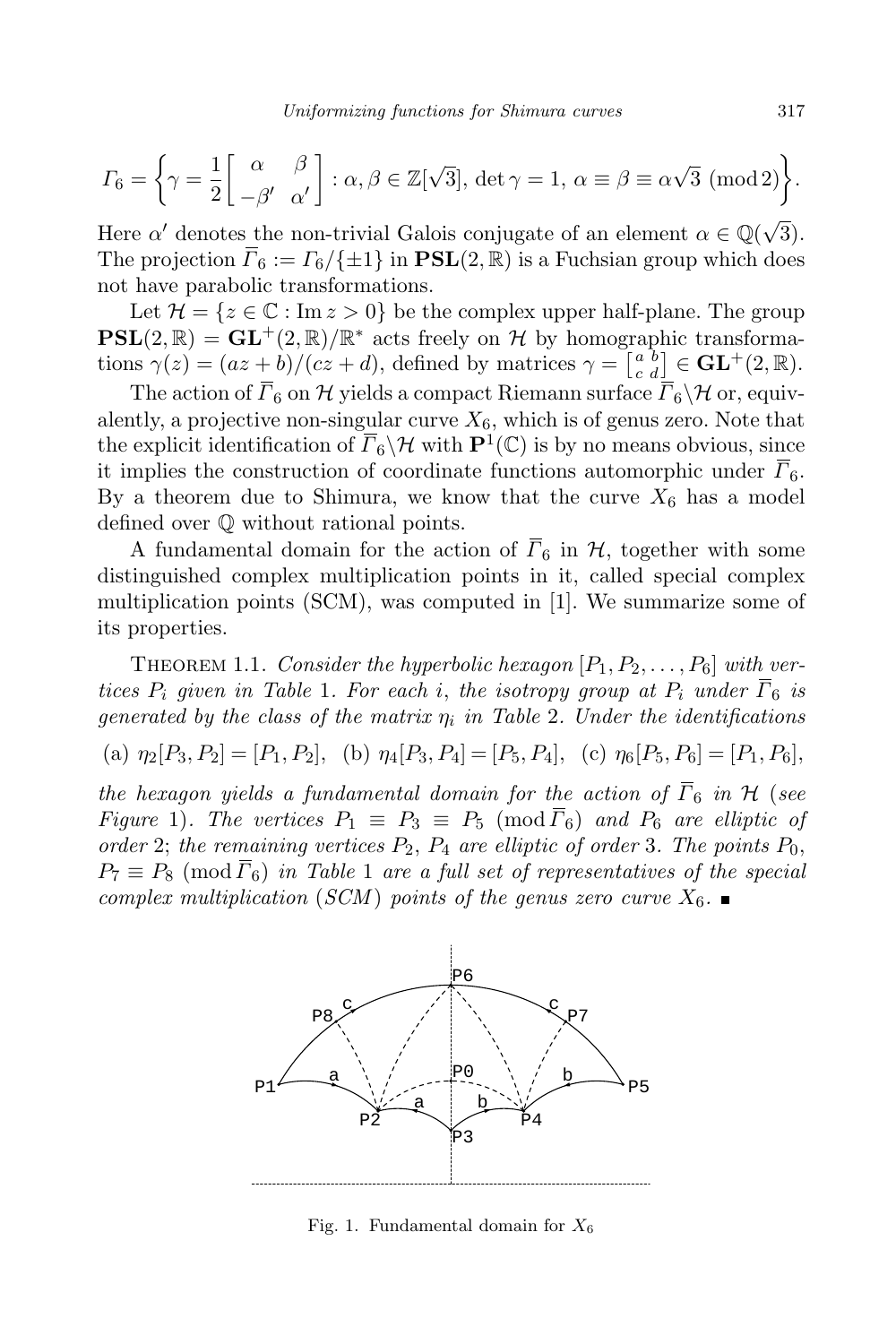Table 1. Vertices of a fundamental domain for  $X_6$  and SCM points

| $P_1 \quad (-\sqrt{3}+i)/2$    | $P_2 \quad (-1+i)/(1+\sqrt{3}) \quad P_3$ |       | $(2-\sqrt{3})i$                    |
|--------------------------------|-------------------------------------------|-------|------------------------------------|
| $P_4$ $(1+i)/(1+\sqrt{3})$     | $P_5 \qquad (\sqrt{3}+i)/2$               | $P_6$ |                                    |
| $P_7$ $(1+\sqrt{2}i)/\sqrt{3}$ | $P_8 \quad (-1+\sqrt{2}i)/\sqrt{3}$       |       | $P_0 \quad (\sqrt{6}-\sqrt{2})i/2$ |

Table 2. Matrices representing generators for the isotropy groups at the vertices of the hexagon

| $\eta_1$ | $\begin{bmatrix} \sqrt{3} & 2 \\ -2 & -\sqrt{3} \end{bmatrix}$                                             |          | $\eta_2$ $\frac{1}{2}$ $\begin{bmatrix} 1+\sqrt{3} & 3-\sqrt{3} \\ -3-\sqrt{3} & 1-\sqrt{3} \end{bmatrix}$ | $\eta_3$ | $\begin{bmatrix} 0 & -2 + \sqrt{3} \\ 2 + \sqrt{3} & 0 \end{bmatrix}$ |
|----------|------------------------------------------------------------------------------------------------------------|----------|------------------------------------------------------------------------------------------------------------|----------|-----------------------------------------------------------------------|
|          | $\eta_4$ $\frac{1}{2}$ $\begin{bmatrix} 1+\sqrt{3} & -3+\sqrt{3} \\ 3+\sqrt{3} & 1-\sqrt{3} \end{bmatrix}$ | $\eta_5$ | $\begin{bmatrix} \sqrt{3} & -2 \\ 2 & -\sqrt{3} \end{bmatrix}$                                             | $\eta_6$ | $\begin{bmatrix} 0 & 1 \\ -1 & 0 \end{bmatrix}$                       |

**2.** The Fuchsian group  $\overline{\Gamma}_6^+$  and quotients of  $X_6$ . Let  $N(\mathcal{O}_6)$  be the normalizer of  $\mathcal{O}_6$  in  $\mathbb{H}_6$ . The elements of  $N(\mathcal{O}_6)$  of positive reduced norm define a subgroup whose image in  $\mathbf{GL}^{+}(2,\mathbb{R})$  will be denoted by  $\Gamma_{6}^{+}$ . The group  $\Gamma_6$  is contained in  $\Gamma_6^+$  as a normal subgroup and the quotient  $\overline{\Gamma}_6^+/\overline{\Gamma}_6$ is isomorphic to  $(\mathbb{Z}/2\mathbb{Z})^2$ . Its classes are represented by elements  $w_d \in \mathcal{O}_6$ of norm d dividing  $D = 6$ . They give rise to involutions of the curve  $X_6$ , denoted  $\omega_d$  (cf. [8]). We shall consider, together with the Shimura curve  $X_6$ , its quotients  $X_6^{(d)}$  $S_6^{(d)} := X_6/\langle \omega_d \rangle$  and  $X_6^+ := X_6/\langle \{\omega_d : d \, | \, 6\} \rangle$ . All these Shimura curves fit in the following diagram of Galois covers of degree two:



In what follows, we shall compute fundamental domains for the curves so defined.

First, consider the elements  $w_2 := 1 + J$ ,  $w_3 := (-3 - I - 3J + K)/2$ ,  $w'_{\varepsilon}$  $y_3' := (3 + I - 3J + K)/2$ , and  $w_6 := w_2w_3 = -3J + K$  in  $\mathcal{O}_6$ . Their classes in  $\overline{\Gamma}_6^+/\overline{\Gamma}_6$  define involutions  $\omega_d, \omega'_d$  of  $X_6$ . Observe that  $\omega'_3 = \omega_3$ , because  $w'_3 = \eta_6 w_3$  and  $\eta_6 \in \Gamma_6$ ; and  $\omega_6 \eta_2^{-1} = \omega_6$ , because  $\eta_2 \in \Gamma_6$ . Then we have the following polygon identifications:  $\omega_2[P_1, P_2, P_6] = [P_3, P_4, P_6]$ ,  $\omega_2[P_2,P_3,P_6]\,=\,[P_4,P_5,P_6],\ \omega_3[P_2,P_3,P_6]\,=\,[P_2,P_6,P_1],\ \omega_3^{\prime\prime}% [\omega_{\alpha}^{\prime}]\,=\,(P_4,\omega_{\alpha}^{\prime})\,\,.\label{2.10}$  $S_3[P_3, P_4, P_6] =$  $[P_6, P_4, P_5], \omega_6[P_2, P_3, P_6] = [P_4, P_6, P_3], \text{ and } \omega_6\eta_2^{-1}[P_1, P_2, P_6] = [P_6, P_4, P_5].$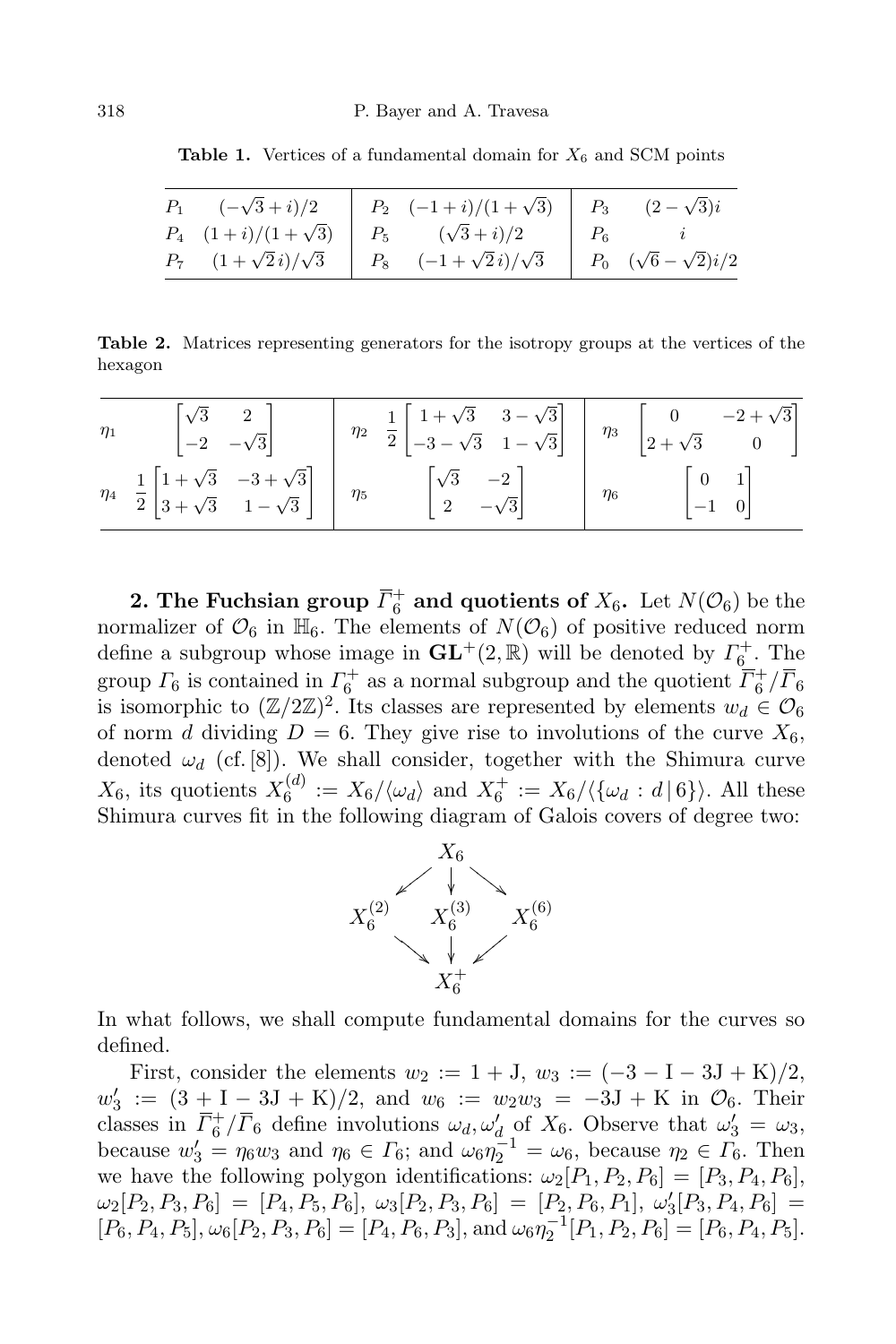PROPOSITION 2.1. Figures 2 and 3 show fundamental domains for the genus zero curves  $X_6^{(2)}$  $\chi_6^{(2)},\,\chi_6^{(3)}$  $\chi_6^{(3)}$ , and  $X_6^{(6)}$  $6<sup>(0)</sup>$ . The identifications of the sides are given as follows:

|     | $X_6^{(2)}$                              | $X_6^{(3)}$                       | $X_6^{(6)}$                                   |
|-----|------------------------------------------|-----------------------------------|-----------------------------------------------|
| (a) | $\eta_4^{-1}\omega_2[P_2,P_3]=[P_4,P_3]$ | $\omega_3[P_2, P_3] = [P_2, P_6]$ | $\omega_6[P_0, P_3] = [P_0, P_6]$             |
| (b) | $\omega_2[P_2, P_6] = [P_4, P_6]$        | $\omega'_3[P_4,P_3] = [P_4,P_6]$  | $\eta_4\omega_6\eta_6[P_6, P_7] = [P_5, P_7]$ |
| (c) | ∗                                        | ∗                                 | $\eta_4[P_3, P_4] = [P_5, P_4]$               |



Fig. 2. Fundamental domains for  $\Gamma_6^{(2)}$  and  $\Gamma_6^{(3)}$ 



Fig. 3. Fundamental domains for  $\Gamma_6^{(6)}$  and  $\Gamma_6^+$ 

Now, since the curve  $X_6^+$  can be obtained as a quotient of any of the curves  $X_6^{(d)}$  $\mathbf{a}_{6}^{(d)}$ ,  $d \neq 1$ , by any involution  $\omega_{d'}$ ,  $d' \neq d, 1$ , we may use the identification  $\omega_6[P_2, P_3, P_4] = [P_4, P_6, P_2]$  to obtain a fundamental domain for the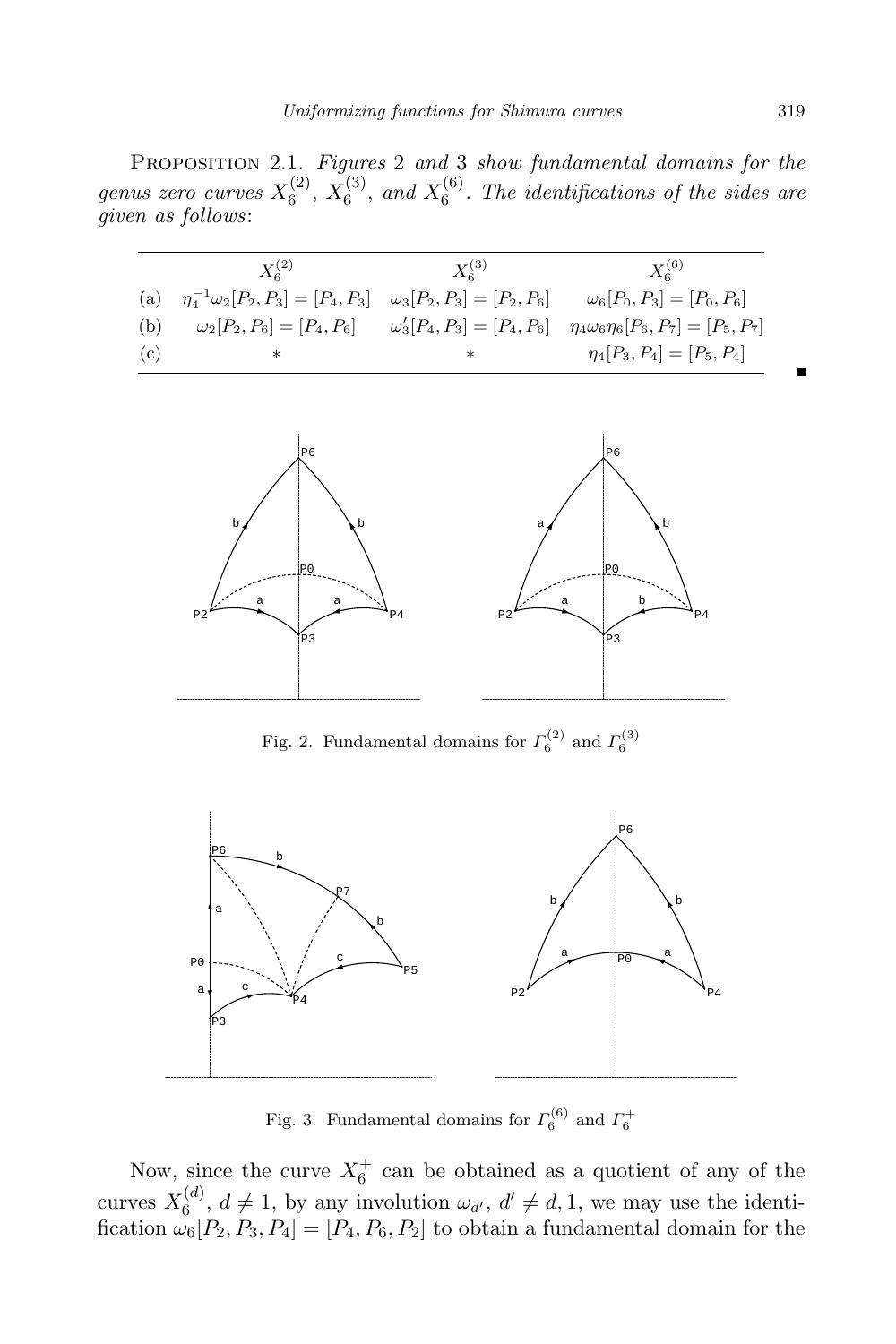curve  $X_6^+$  from the fundamental domain for  $X_6^{(2)}$  $\chi_6^{(2)}$  or, alternatively, for  $X_6^{(3)}$  $\stackrel{\text{\tiny (1)}}{6}$ . We state the result in the next proposition.

PROPOSITION 2.2. Figure 3 shows a fundamental domain for the genus zero curve  $X_6^+$ . The identifications of the sides are as follows:

(a) 
$$
\omega_6[P_2, P_0] = [P_4, P_0],
$$
 (b)  $\omega_6 \omega_3^{-1}[P_2, P_6] = [P_4, P_6].$ 

3. Fundamental half domains. The fundamental domains we have obtained up to now show particular symmetries. We will take advantage of this fact to compute the uniformizing functions we are looking for, that is, functions t such that  $\mathbb{C}(X(\overline{\Gamma})) \simeq \mathbb{C}(t)$ . For example, in Figure 1, besides the obvious reflection in the imaginary axis, the two closed hyperbolic segments joining  $P_2$  with  $P_6$  and  $P_6$  with  $P_4$  are a unique symmetry axis for  $X_6$ , denoted  $(P_2, P_6, P_4)$ , the symmetry being the involution  $\omega_2$  composed with the reflection in the imaginary axis. Similarly,  $(P_8, P_2, P_4, P_7)$  is a symmetry axis for  $X_6$ , the symmetry being the involution  $\omega_6$  composed with the reflection in the imaginary axis (observe that  $\omega_6 = \eta_4 \omega_6 = \eta_2 \omega_6$ ).

But not all the symmetries above are suitable for our purposes. In fact, we require them to cut out half domains containing all the vertices of a fundamental domain exactly once. These half domains will be called fundamental. Thus the reflection in the imaginary axis is not suitable, because it cuts out half domains containing twice the vertex  $P_1 \equiv P_3 \equiv P_5$ (mod  $\overline{F}_6$ ), while one of the vertices  $P_2$  or  $P_4$  is missing. Similarly, the symmetry with axis  $(P_8, P_2, P_0, P_4, P_7)$  is not suitable; for example, it identifies the vertices  $P_1 \equiv P_3 \equiv P_5$  with  $P_6$  but  $P_7 \equiv P_8$  appears twice in each half domain. A convenient symmetry is the one with axis  $(P_2, P_6, P_4)$ , since it cuts out the quadrilateral  $[P_2, P_3, P_4, P_6]$  as a fundamental half domain for  $X_6$ .

PROPOSITION 3.1. Table 3 lists axes of symmetries and polygons defining fundamental half domains for the curves  $X_6,\,X_6^{(2)}$  $\binom{(2)}{6}, X_6^{(3)}$  $\binom{(3)}{6}, X_6^{(6)}$  $_{6}^{(6)}$ , and  $X_{6}^{+}$ . The fundamental half domains are cut out of the fundamental domains in 1.1, 2.1 and 2.2.

| Curve       | Axis of symmetry  | Polygons               |
|-------------|-------------------|------------------------|
| $X_6$       | $(P_2, P_6, P_4)$ | $[P_2, P_3, P_4, P_6]$ |
| $X_6^{(2)}$ | $(P_3, P_6)$      | $[P_3, P_4, P_6]$      |
| $X_6^{(3)}$ | $(P_2, P_4)$      | $[P_2, P_4, P_6]$      |
| $X_6^{(6)}$ | $(P_0, P_4, P_7)$ | $[P_0, P_4, P_7, P_6]$ |
| $X_6^+$     | $(P_0, P_6)$      | $[P_0, P_4, P_6]$      |

Table 3. Fundamental half domains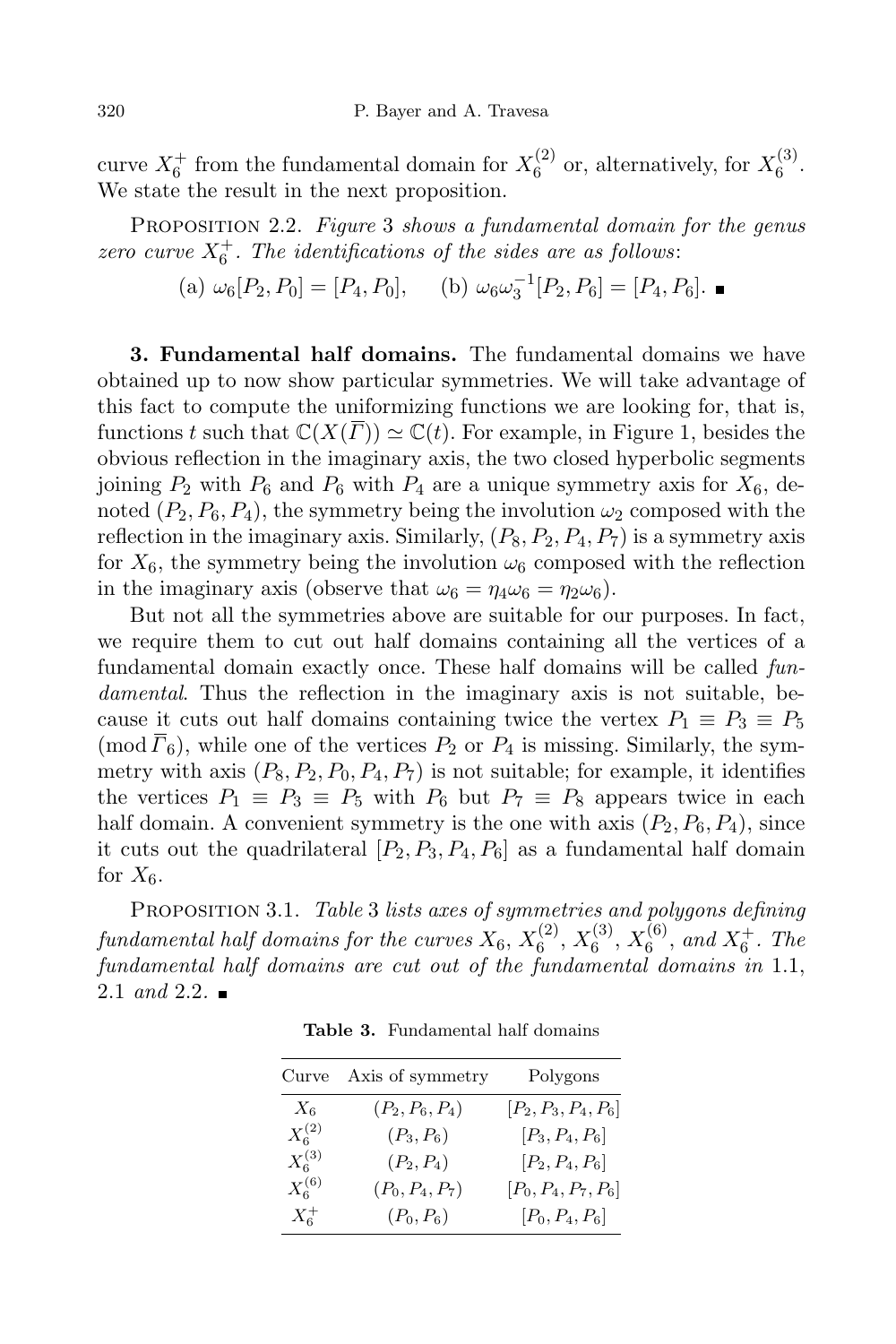At this point, we compute the angles at the different vertices of the polygons defining the corresponding fundamental half domains. Since the angle at any vertex in a fundamental half domain equals half the sum of the angles at the homologous vertices of the complete fundamental domain, we obtain the results displayed in Table 4.

|             | $P_0$   | P <sub>2</sub> | $P_3$   | $P_4$   | $P_6$   | $P_7$   |
|-------------|---------|----------------|---------|---------|---------|---------|
| $X_6$       | $\ast$  | $\pi/3$        | $\pi/2$ | $\pi/3$ | $\pi/2$ | $\ast$  |
| $X_6^{(2)}$ | $\ast$  | $\ast$         | $\pi/4$ | $\pi/3$ | $\pi/4$ | $\ast$  |
| $X_6^{(3)}$ | $\pi$   | $\pi/6$        | *       | $\pi/6$ | $\pi/2$ | $\ast$  |
| $X_6^{(6)}$ | $\pi/2$ | $\ast$         | $*$     | $\pi/3$ | $\pi/2$ | $\pi/2$ |
| $X_6^+$     | $\pi/2$ | $\ast$         | $*$     | $\pi/6$ | $\pi/4$ | $\ast$  |

Table 4. Angles at the vertices of fundamental half domains

4. Equations for the covers. The next step in our computation is to determine the equations of the covers. We shall begin by controlling their ramification. The ramification points can be easily seen from the pictures of the fundamental domains, and we have the following result.

PROPOSITION 4.1. Table 6 shows the ramification points of all the covers of degree two that we have. The different ways in which they are identified depend on the curve, and the identifications are shown in Table 5.  $\blacksquare$ 

| $X_6$ $P_0$                  | $P_1 \equiv P_3 \equiv P_5$ $P_2$ $P_4$ $P_6$ $P_7 \equiv P_8$                       |  |  |
|------------------------------|--------------------------------------------------------------------------------------|--|--|
| $X_6^{(2)}$ $P_0 \equiv P_7$ | $P_3 \t P_2 \equiv P_4 \t P_2 \equiv P_4 \t P_6 \t P_0 \equiv P_7$                   |  |  |
| $X_6^{(3)}$ $P_0 \equiv P_7$ | $P_3 \equiv P_6$ $P_2$ $P_4$ $P_3 \equiv P_6$ $P_0 \equiv P_7$                       |  |  |
| $X_6^{(6)}$ $P_0$            | $P_3 \equiv P_6$ $P_2 \equiv P_4$ $P_2 \equiv P_4$ $P_3 \equiv P_6$ $P_7$            |  |  |
| $X_6^+$ $P_0 \equiv P_7$     | $P_3 \equiv P_6$ $P_2 \equiv P_4$ $P_2 \equiv P_4$ $P_3 \equiv P_6$ $P_0 \equiv P_7$ |  |  |

Table 5. Identification of points

Table 6. All ramification and some splitting points of the covers

| Cover                       | $P_0$    | P,        | $P_3$   | $P_4$    | $P_{\rm 6}$ | $P_7$   |
|-----------------------------|----------|-----------|---------|----------|-------------|---------|
| $X_6 \rightarrow X_6^{(2)}$ | $P_0P_7$ | $\ast$    | $P_3^2$ | $P_2P_4$ | $P_6^2$     | $\ast$  |
| $X_6 \to X_6^{(3)}$         | $P_0P_7$ | $P^2_{2}$ | $\ast$  | $P_4^2$  | $P_3P_6$    | $\ast$  |
| $X_6 \rightarrow X_6^{(6)}$ | $P_0^2$  | $*$       | $*$     | $P_2P_4$ | $P_3P_6$    | $P_7^2$ |
| $X_6^{(2)} \to X_6^+$       | $P_0^2$  | $*$       | $\ast$  | $P_4^2$  | $P_3P_6$    | $\ast$  |
| $X_6^{(3)} \to X_6^+$       | $P_0^2$  | $*$       | $\ast$  | $P_2P_4$ | $P_6^2$     | *       |
| $X_6^{(6)} \to X_6^+$       | $P_0P_7$ | $\ast$    | $*$     | $P_4^2$  | $P_6^2$     | $\ast$  |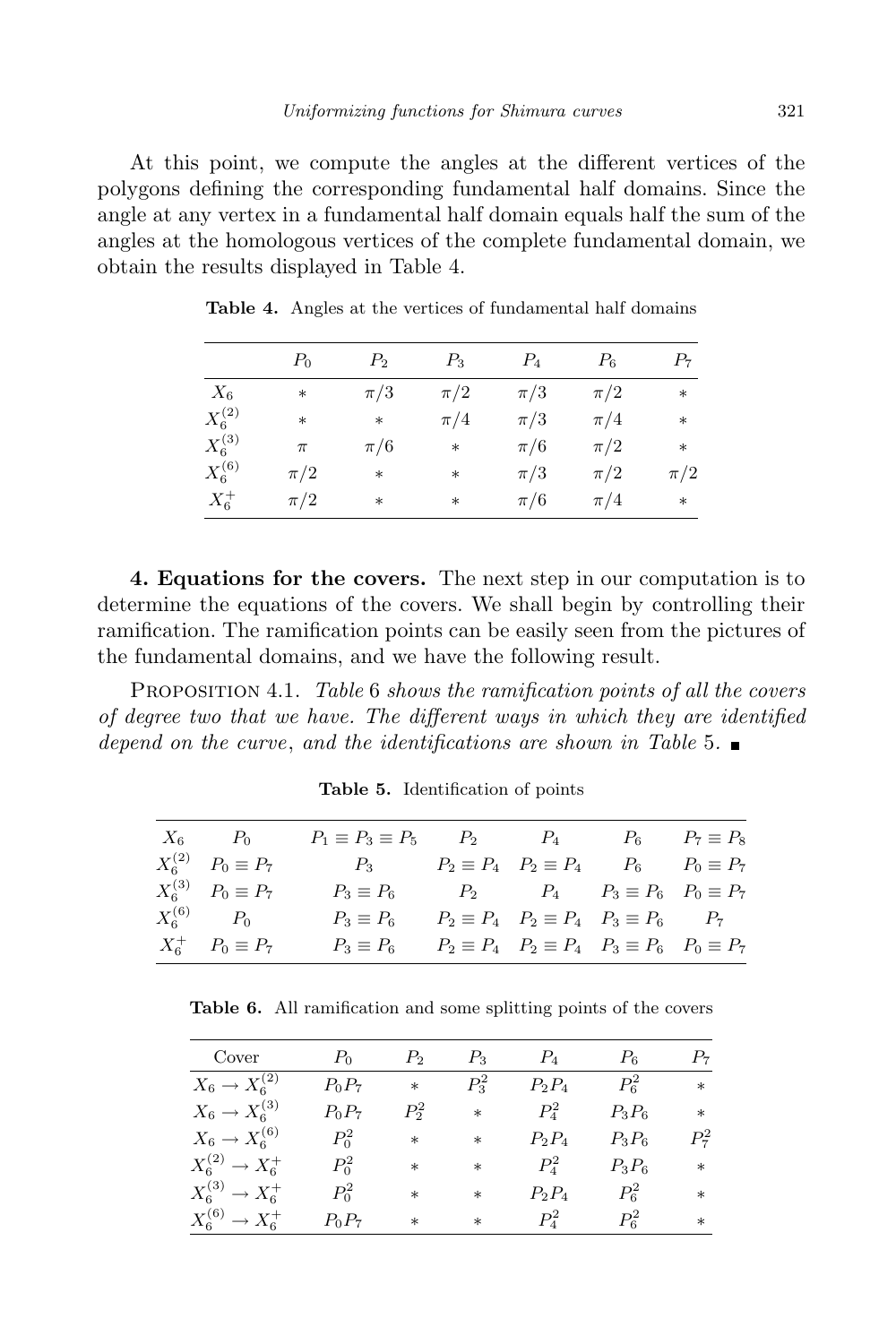Since the curves we are dealing with are all of genus zero, their function field can be generated by a single automorphic function in each case. Due to the fact that the group of automorphisms of  $\mathbf{P}^1(\mathbb{C})$  is isomorphic to  $PSL(2, \mathbb{C})$ , we may isolate a generator by requiring that it assumes three given different values at three given different points.

PROPOSITION 4.2. For each curve  $X_6, X_6^{(2)}$  $\binom{(2)}{6}, X_6^{(3)}$  $\chi_6^{(3)},X_6^{(6)}$  $_{6}^{(6)}, X_{6}^{+},$  there exists a uniformizing function, uniquely determined by three values at three vertices of the fundamental half domains in Table 3.

Proof. Since our curves are of genus zero and the Fuchsian groups attached to them admit fundamental half domains, the Riemann mapping theorem and the Schwarz reflection principle provide the existence of uniformizing functions (cf. [9]). Since  $\mathbf{PSL}(2,\mathbb{C})$  is the automorphism group of  $\mathbf{P}^1(\mathbb{C}),$ the uniformizing functions are determined by their values at three points.

| t                              | $P_0$  | $P_{2}$          | $P_3$  | $P_4$ | $P_6$    | $P_7$  |
|--------------------------------|--------|------------------|--------|-------|----------|--------|
| $t_{\rm 6}$                    | $\ast$ | $\boldsymbol{a}$ | 0      |       | $\infty$ | $\ast$ |
| $t^{(2)}_{6}$<br>$t^{(3)}_{6}$ | $\ast$ | $\ast$           | 0      |       | $\infty$ | $\ast$ |
|                                | $\ast$ | $\Omega$         | $\ast$ |       | $\infty$ | $\ast$ |
| $t_6^{(6)}$                    | 0      | $\ast$           | $\ast$ |       | $\infty$ | b      |
| $t_6^+$                        | 0      | $\ast$           | $\ast$ |       | $\infty$ | $\ast$ |

Table 7. Values of the uniformizing functions at the vertices

We choose or name some initial values for the functions we are aiming at in accordance with Table 7. Then we have the following theorem.

THEOREM 4.3. The conditions in Table 7 define uniformizing functions  $t_{6},\,t_{6}^{(2)}$  $\binom{2}{6},\ t_6^{(3)}$  $\mathfrak{t}_6^{(3)},\,\mathfrak{t}_6^{(6)}$  $_6^{(6)}$ ,  $t_6^+$  which fulfil the following algebraic relations:

(a)  $4t_6^+ t_6^{(2)} = (t_6^{(2)} + 1)^2$ ,<br>(b)  $t_6^+ = (2t_6^{(3)} - 1)^2$ , (c)  $4t_6^{(2)}(2t_6^{(3)} - 1)^2 = (t_6^{(2)} + 1)^2$ , (d)  $t_6^2 = t_6^{(2)}$ , (e)  $4t_6t_6^{(3)} = (t_6 + 1)^2$ , <br>(f)  $t_6^+ + t_6^{(6)}(t_6^{(6)} - 2) = 0$ , (g)  $2t_6t_6^{(6)} = i(t_6 - i)^2$ , <br>(h)  $4t_6^2t_6^+ = (t_6^2 + 1)^2$ , (i)  $(t_6^{(2)} + 1)^2 + 4t_6^{(2)}t_6^{(6)}(t_6^{(6)} - 2) = 0$ , (j)  $(2t_6^{(3)} - 1)^2 + t_6^{(6)}(t_6^{(6)} - 2) = 0$ .

All these functions take real values on the boundaries of their respective half domains. Moreover, we have the following particular values:

 $(k) t_6^{(2)}$  $\binom{2}{6}(P_0) = -1,$  (l)  $t_6^{(3)}$  $f_6^{(3)}(P_0) = 1/2,$  (m)  $b = t_6^{(6)}$  $b_6^{(0)}(P_7)=2,$ (n)  $a = t_6(P_2) = -1$ , (o)  $t_6(P_0) = i$ , (p)  $t_6(P_7) = -i$ .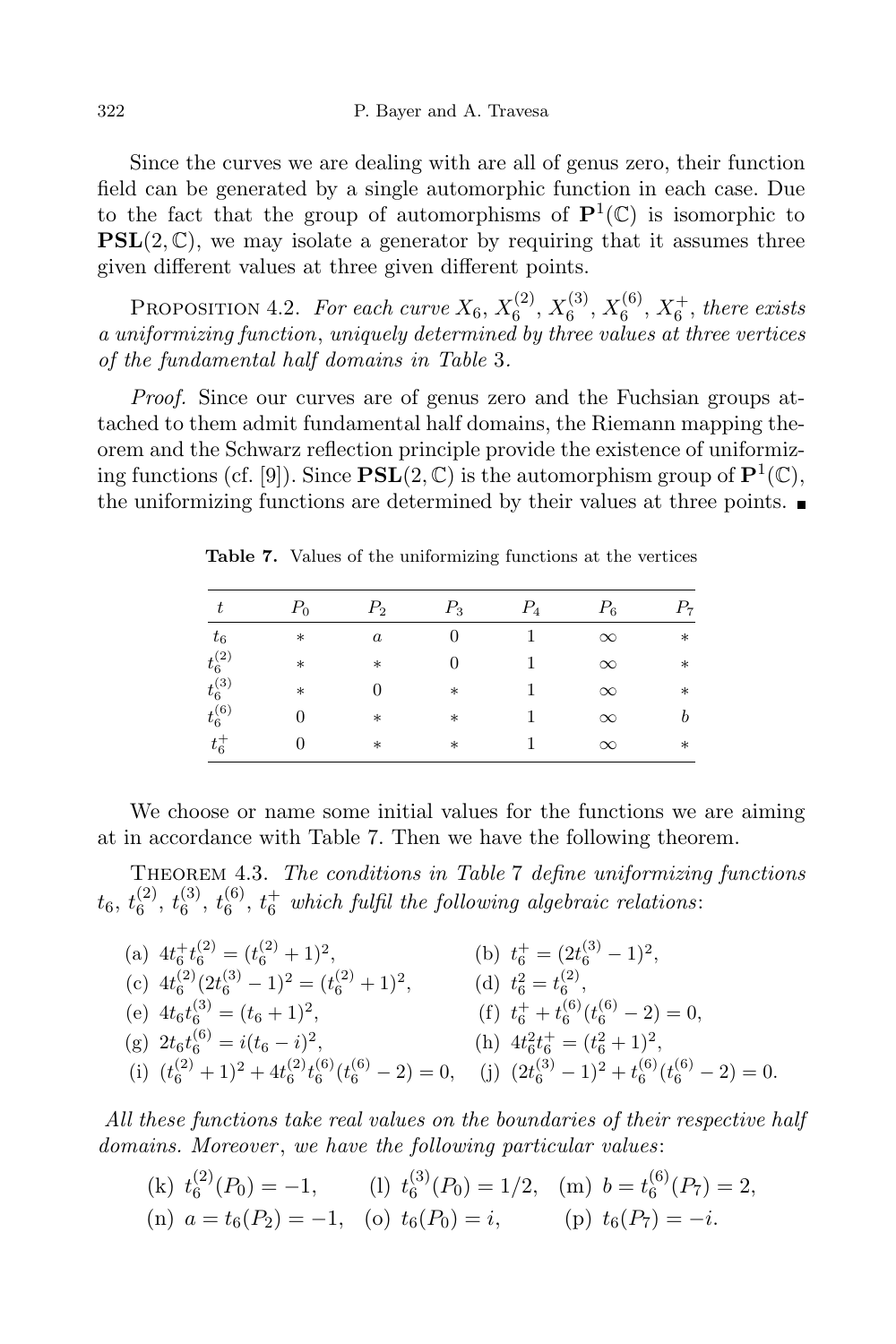*Proof.* We write for the moment  $c := t_6^{(2)}$  $6^{27}(P_0)$  and compute some divisors of the functions, taking into account the ramification given in Proposition 4.1:

$$
\operatorname{div}(t_6^{(2)} - c)\left(1 - \frac{c}{t_6^{(2)}}\right) = \operatorname{div}(t_6^+), \quad \operatorname{div}(t_6^{(2)} - 1)\left(1 - \frac{1}{t_6^{(2)}}\right) = \operatorname{div}(t_6^+ - 1).
$$

Since for genus 0 curves each zero degree divisor determines a function up to a non-zero constant factor, there exist non-zero constants  $A, B \in \mathbb{C}$  such that

$$
A(t_6^{(2)} - c)\left(1 - \frac{c}{t_6^{(2)}}\right) = t_6^+, \qquad B(t_6^{(2)} - 1)\left(1 - \frac{1}{t_6^{(2)}}\right) = t_6^+ - 1.
$$

Solving the system, we obtain (a) and the value  $c = -1$ .

Similarly, considering  $d := t_6^{(3)}$  $^{(3)}_{6}(P_0)$  and computing div $(t_6^{(3)} - d)^2$  = div( $t_6^{\pm}$ ), div( $t_6^{(3)} - 1$ ) $t_6^{(3)} = \text{div}(t_6^{\pm} - 1)$ , we obtain (b) and the value  $d = 1/2$ .

(c) is an immediate consequence of (a) and (b). The remaining algebraic relations are obtained analogously.

The defining conditions of the automorphic triangle functions  $t_6^{(2)}$  $\binom{(2)}{6},\binom{(3)}{6},\binom{+}{6}$ uniquely determine the conformal representations of the half domains in Table 3 in  $H$ . Thus, these functions are real on the boundary of their half domains. The algebraic relations satisfied by the quadrangular functions  $t_6^{(6)}$ 6 and  $t<sub>6</sub>$  imply that these functions are real on the boundary of their respective half domains. In order to decide which of the two values i or  $-i$  equals  $t_6(P_0)$ , we note that, since the function  $t_6$  respects the orientation, the interior of the quadrilateral  $[P_2, P_3, P_4, P_6]$  has to be mapped into  $\mathcal{H}$ .

5. Uniformizing differential equations. We review the necessary definitions and facts regarding Schwarzian derivatives, drawn mostly from [2], [3] and [5].

DEFINITION 5.1. Let  $f(z)$  be a non-constant smooth function and let  $D(f, z)$  be the usual derivative. The *Schwarzian derivative* of f is defined as

$$
Ds(f,z) = \frac{2D(f,z)D^3(f,z) - 3D^2(f,z)^2}{D(f,z)^2};
$$

and the *automorphic derivative* of f is defined as

$$
Da(f, z) = \frac{Ds(f, z)}{D(f, z)^2}.
$$

Neither the Schwarzian derivative nor the automorphic derivative are derivations in the usual sense, but these differential operators have some properties similar to those of the standard derivation. We now state some of these properties.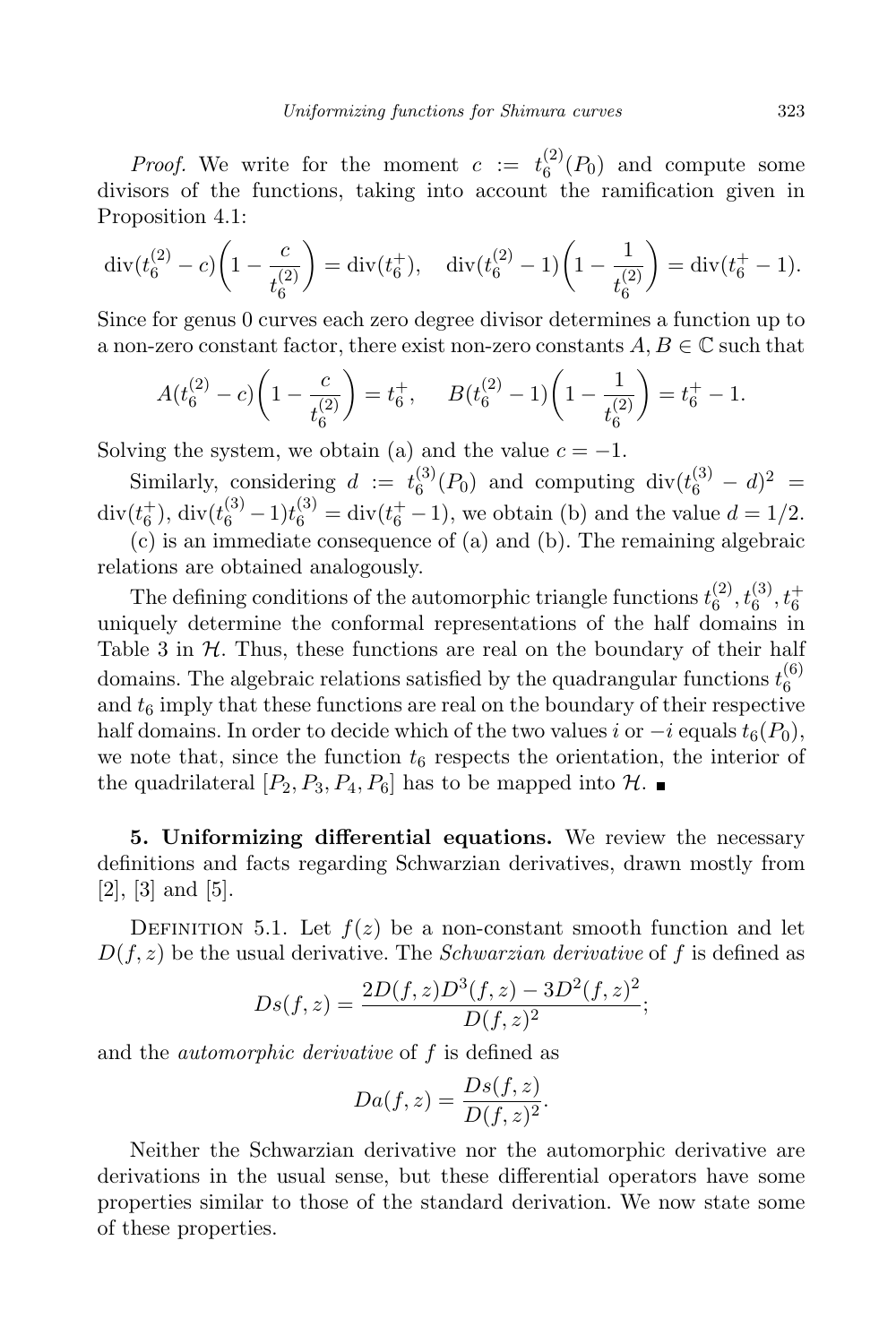PROPOSITION 5.2.

(a) Let  $f(z)$ ,  $q(z)$  be non-constant smooth functions whose composition  $q \circ f$  is defined. Then the automorphic derivative satisfies the following chain rule:

$$
Da(g \circ f, z) = Da(g, f(z)) + \frac{Da(f, z)}{D(g, f(z))^{2}}.
$$

- (b) Suppose that  $f(z) = w$  is a smooth function whose inverse function is  $\mathbf{PGL}(2,\mathbb{C})$ -multivalued. Then the Schwarzian derivative  $Ds(f^{-1},w)$ is single valued and  $Ds(f^{-1}, w) = -Da(f, z)$ , where  $f^{-1}(w) = z$ .
- (c) For a homographic transformation  $\gamma(z) = (az + b)/(cz + d), \gamma =$  $\begin{bmatrix} a & b \\ c & d \end{bmatrix} \in \mathbf{GL}(2,\mathbb{C}),$  we have  $Da(\gamma,z) = 0$ . In particular,  $Da(f \circ \gamma, z)$  $= Da(f, \gamma(z))$  for any function  $f(z)$ .
- (d) Conversely,  $Da(\gamma, z) = 0$  implies that  $\gamma(z) = (az + b)/(cz + d)$  for some  $\gamma = \begin{bmatrix} a & b \\ c & d \end{bmatrix} \in \mathbf{M}(2, \mathbb{C}).$

For a Fuchsian group  $\overline{\Gamma} \subset \textbf{PSL}(2,\mathbb{R})$ , and a  $\overline{\Gamma}$ -automorphic function f, we deduce the  $\overline{\Gamma}$ -invariance of  $Da(f, z)$ .

COROLLARY 5.3. The automorphic derivative  $Da(f, z)$  of a  $\overline{\Gamma}$ -automorphic function,  $f(z)$ , is again a  $\overline{\Gamma}$ -automorphic function. That is to say, the following equality holds:

$$
Da(f, \gamma(z)) = Da(f, z) \quad \text{ for any } \gamma \in \overline{\Gamma}.
$$

The main tool in our approach to the differential treatment of the uniformizing functions will be the following theorem.

THEOREM 5.4. Let  $\overline{\Gamma}$  be a Fuchsian group of the first kind such that the associated curve  $X(\overline{\Gamma})$  is of genus 0. Assume that we know a fundamental half domain for the action of  $\overline{\Gamma}$  in H. Suppose that t is a generator of the field of  $\overline{\Gamma}$ -automorphic functions such that its values at the vertices of the fundamental half domain belong to  $\mathbf{P}^1(\mathbb{R})$ . Then there exists a rational function  $R(t)$  such that  $Da(t, z) + R(t) = 0$ . If  $\alpha_i \pi$  are the internal angles at the vertices of the fundamental half domain, then

$$
R(t) = \sum \frac{1 - \alpha_i^2}{(t - a_i)^2} + \sum \frac{B_i}{t - a_i},
$$

where the  $B_i$  are constants and the summation extends over all vertices of the fundamental half domain where the function t takes finite values  $a_i$ . Moreover , if the values of t at all vertices are finite, then

(a)  $\sum B_i = 0$ , (b)  $\sum a_i B_i + \sum (1 - \alpha_i^2) = 0,$ (c)  $\sum a_i^2 B_i + \sum a_i (1 - \alpha_i^2) = 0.$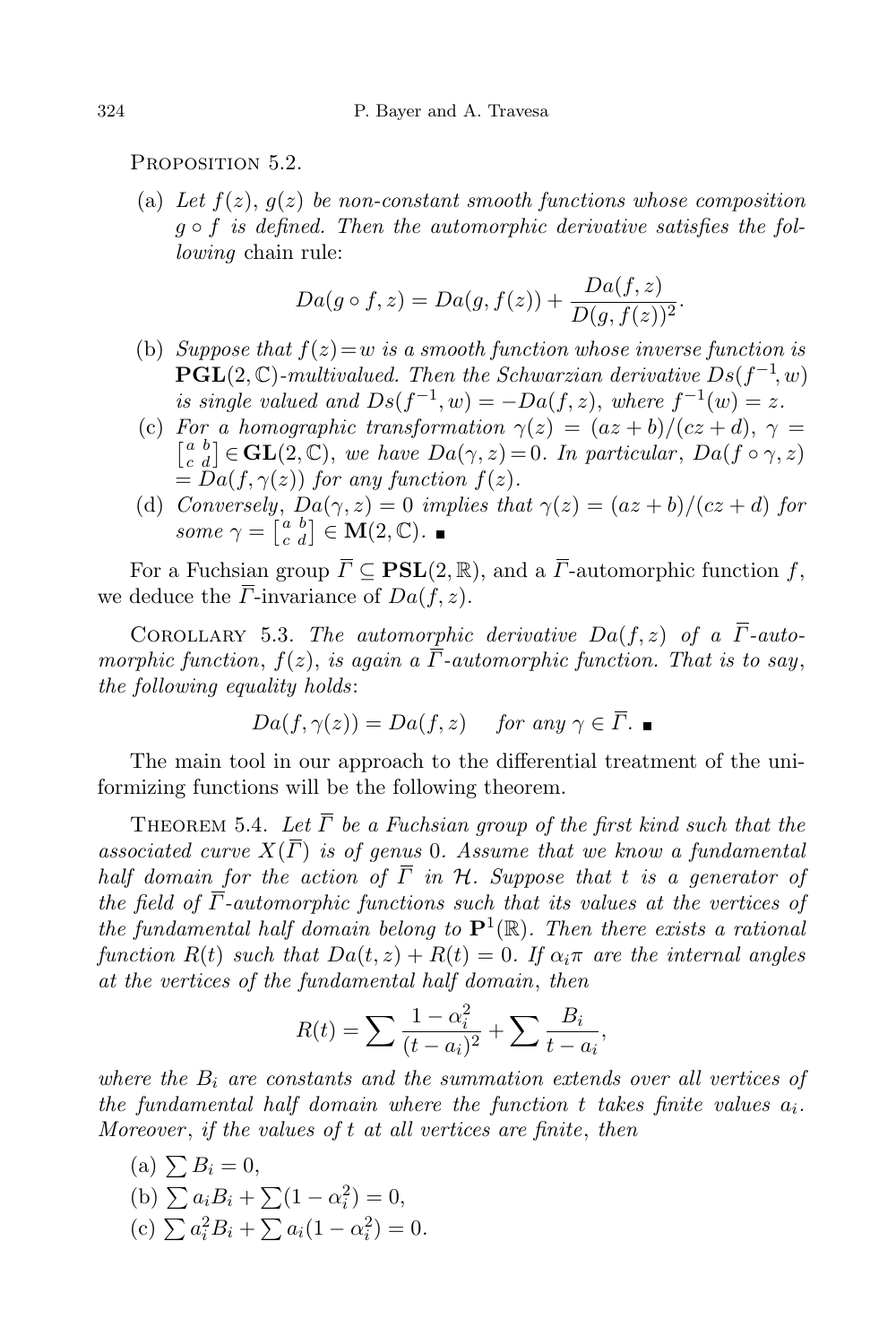But if  $\infty$  is the value of t at a vertex with internal angle  $\alpha\pi$ , then

(a)  $\sum B_i = 0$ , (b)  $\sum a_i B_i + \sum (1 - \alpha_i^2) - (1 - \alpha^2) = 0.$ 

In general, the above relations between the constants  $B_i$ , the angles  $\alpha_i$ , and the values  $a_i$  do not suffice to determine all the constants. In our case, the relations between all our functions given in Theorem 4.3 fully determine the constants  $B_i$  only for three of the five functions  $R(t)$ , namely for those associated to  $t_6^{(2)}$  $\begin{smallmatrix} (2)\ 6 \end{smallmatrix},t^{(3)}_6$  $\binom{3}{6}$ , and  $t_6^+$ . To determine the constants that remain, we formally integrate the differential equation computing some coefficients of the expansion in a neighbourhood of the point  $P_6$  and compare the solutions using the equations for the covers we have obtained in Theorem 4.3. When comparing solutions for  $t_6$  and  $t_6^{(2)}$  $\binom{1}{6}$ , we obtain the value of the constant term in the differential equation for  $t_6$ ; and when comparing solutions for  $t_6^{(6)}$  $6^{(0)}$  and  $t_{6}^{+}$ , we obtain the value of the constant term in the differential equation for  $t_6^{(6)}$  $_6^{\circ}$ . This gives the values of the automorphic derivatives.

THEOREM 5.5. The functions defined by Table 7 satisfy the differential equations  $Da(t, z) + R(t) = 0$ , where the rational functions  $R(t)$  are listed in Table 8.  $\blacksquare$ 

| Curve       | Function    | Vertices                       | $-Da(t, z)$                            |
|-------------|-------------|--------------------------------|----------------------------------------|
|             | t           | Angles                         |                                        |
| $X_6$       | $t_6$       | $[P_2, P_3, P_4, P_6]$         | $27t^4 + 74t^2 + 27$                   |
|             |             | $[\pi/3, \pi/2, \pi/3, \pi/2]$ | $36t^2(t^2-1)^2$                       |
| $X_6^{(2)}$ | $t_6^{(2)}$ | $[P_3, P_4, P_6]$              | $135t^2 - 142t + 135$                  |
|             |             | $[\pi/4, \pi/3, \pi/4]$        | $144t^2(t-1)^2$                        |
| $X_6^{(3)}$ | $t_6^{(3)}$ | $[P_2, P_4, P_6]$              | $27t^2 - 27t + 35$                     |
|             |             | $[\pi/6, \pi/6, \pi/2]$        | $36t^2(t-1)^2$                         |
| $X_6^{(6)}$ | $t_6^{(6)}$ | $[P_0, P_4, P_7, P_6]$         | $27t^4 - 108t^3 + 211t^2 - 206t + 108$ |
|             |             | $[\pi/2, \pi/3, \pi/2, \pi/2]$ | $36t^2(t^2-3t+2)^2$                    |
| $X_6^+$     | $t_6^+$     | $[P_0, P_4, P_6]$              | $135t^2 - 103t + 108$                  |
|             |             | $[\pi/2, \pi/6, \pi/4]$        | $144t^2(t-1)^2$                        |

Table 8. Automorphic derivatives of the functions

6. Local uniformizing parameters. Our goal is to obtain explicit expansions of the uniformizing functions around the elliptic points and around some CM points. The purpose of this section is to make a first choice of local uniformizing parameters adapted to our functions (see definition below).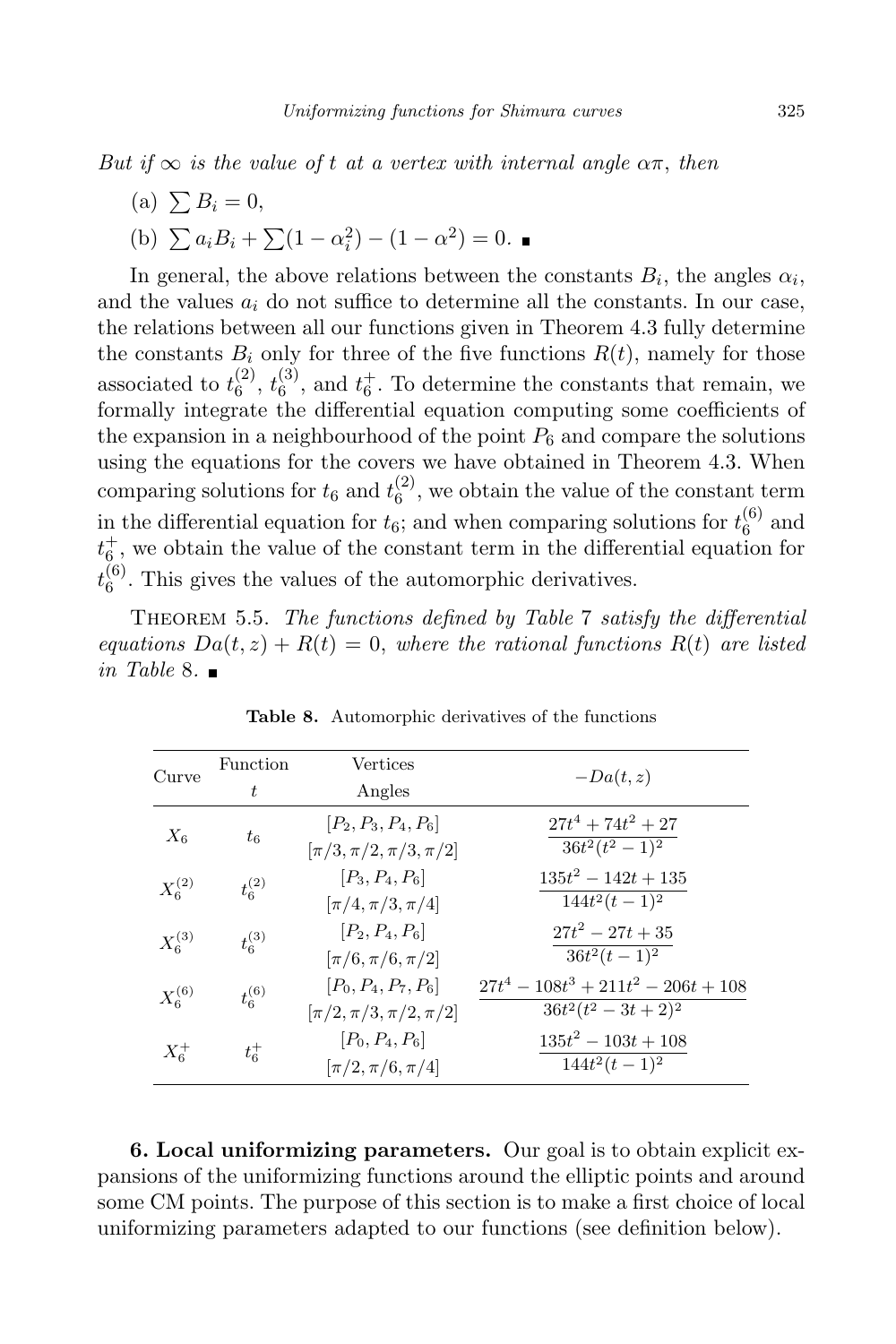Suppose that  $P \in \mathcal{H}$  is any elliptic point of order e for the  $\overline{\Gamma}$ -action. By definition, the isotropy group at P,  $\overline{P}_P$ , will be generated by a transformation  $g \in \text{PSL}(2,\mathbb{R})$  of order  $e > 1$ . Let  $G \in \Gamma \subseteq \text{SL}(2,\mathbb{R})$  be a matrix defining g. Since in all our cases  $-1 \in \Gamma$ , we may take the matrix G of order 2e, and since  $g$  is an elliptic transformation, the matrix  $G$  can be diagonalized. Let  $H \in GL(2,\mathbb{C})$  be such that  $D := HGH^{-1} = \begin{bmatrix} \zeta & 0 \\ 0 & \zeta^{-1} \end{bmatrix}$ , where  $\zeta$ is a 2eth primitive root of unity. We denote by  $h$  and  $d$  the homographic transformations of  $\mathbf{P}^1(\mathbb{C})$  defined by H and D, respectively. Then

(\*) 
$$
h(g(z)) = d(h(z)) = \zeta^2 h(z).
$$

By evaluating (\*) at the points  $z = P$  and  $z = \overline{P}$ , we obtain

$$
h(P) = h(g(P)) = \zeta^2 h(P), \quad h(\overline{P}) = h(g(\overline{P})) = \zeta^2 h(\overline{P}).
$$

Since  $e > 1$ , we have  $\zeta^2 \neq 1$ , and since h is a bijective mapping of  $\mathbf{P}^1(\mathbb{C})$ , we must have  $h(P) = 0$  and  $h(\overline{P}) = \infty$  (or  $h(P) = \infty$  and  $h(\overline{P}) = 0$ ). Hence,

$$
h(z) = k \frac{z - P}{z - \overline{P}} \quad \left( \text{or } h(z) = k \frac{z - P}{z - P} \right),
$$

for some constant  $k \in \mathbb{C} - \{0\}$  to be determined.

Now we can expand any  $\overline{F}_{P}$ -automorphic function t around the point P as a power series T in the variable  $h(z) = k(z - P)/(z - \overline{P})$ :

$$
t(z) = T(h(z)) = \sum_{n=n_0}^{\infty} a_n h(z)^n.
$$

We shall have  $T(h(z)) = t(z) = t(g(z)) = T(h(g(z))) = T(\zeta^2 h(z))$ . Thus  $a_n = 0$  unless  $n \equiv 0 \pmod{e}$ .

We extend these considerations to the case  $e=1$  in the following definition.

DEFINITION 6.1. A local parameter at a point  $P \in \mathcal{H}$  for the  $\overline{\Gamma}_P$ -action is any function

$$
q(z):=\bigg(k\,\frac{z-P}{z-\overline{P}}\bigg)^e,
$$

where  $e = \#\overline{\Gamma}_P$  is the order of the isotropy group at P and  $k \in \mathbb{C} - \{0\}$ is a constant. The local parameter  $q$  is said to be *adapted* to a function  $t = \sum_{n=m}^{\infty} a_{ne} q^n$  if, moreover,  $a_{re} = 1$  in the case that  $t - a_0$  has a zero of order er at  $z = P$ , or  $a_{-re} = 1$  if t has a pole of order er at  $z = P$ .

In order to obtain local parameters adapted to our functions, we review some classical facts regarding the Schwarzian functions. For this purpose, let us consider the hypergeometric function defined by the series

$$
F(a, b, c; w) = \sum_{n=0}^{\infty} \frac{(a)_n (b)_n}{(c)_n} \frac{w^n}{n!}, \quad (a)_n := a(a+1) \cdots (a+n-1) = \frac{\Gamma(a+n)}{\Gamma(a)},
$$

which converges for  $|w| < 1$  (cf. [7] and [11]).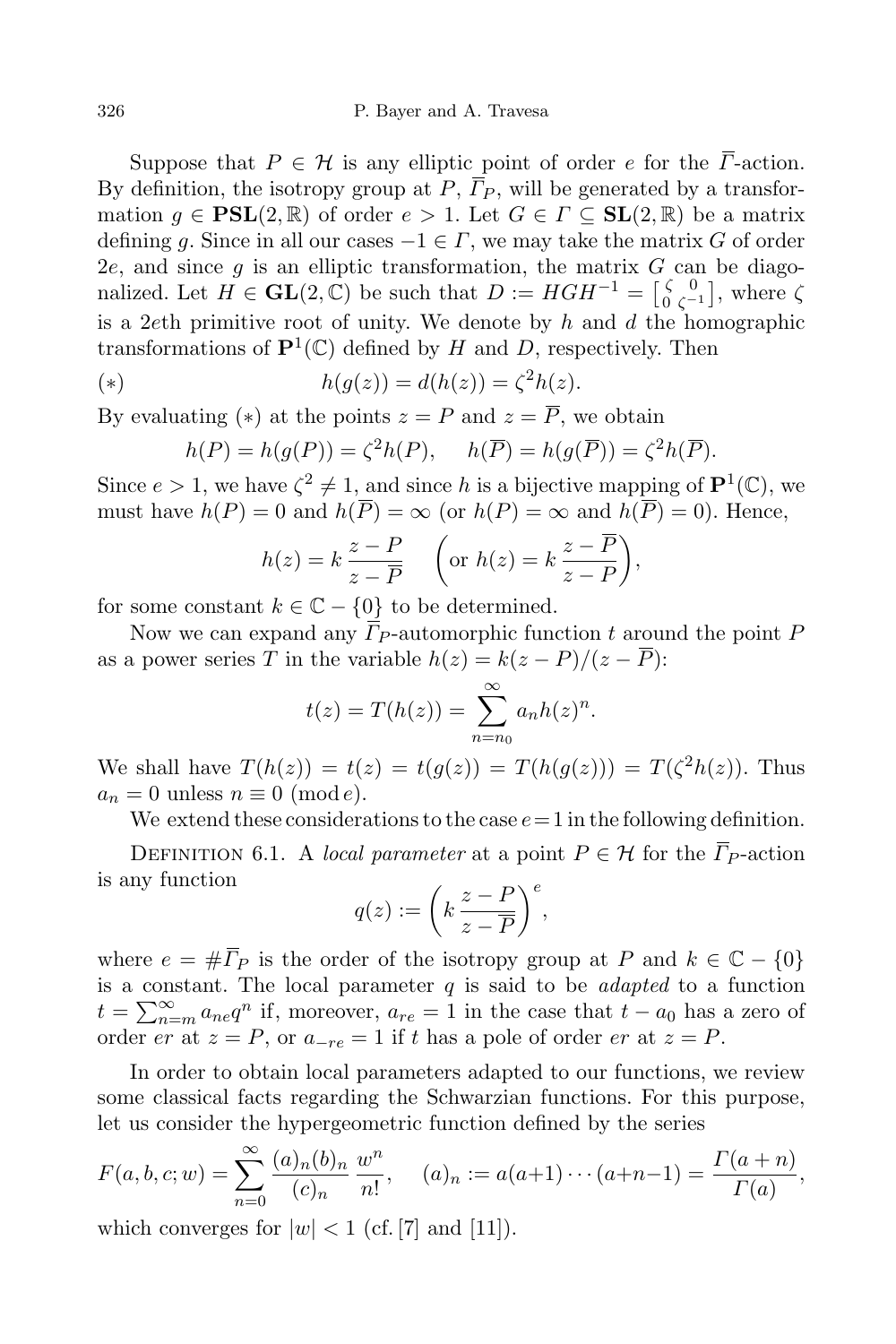THEOREM 6.2. Assume that  $c \neq 1$ . The functions  $F(a, b, c; w)$  and  $w^{1-c}F(a-c+1,b-c+1,2-c;w)$  are two linearly independent solutions of the hypergeometric differential equation

$$
w(1-w)D^{2}(f, w) + (c - (1 + a + b)w)D(f, w) - abf = 0.
$$

The function

$$
z = s(a, b, c; w) := \frac{w^{1-c}F(a - c + 1, b - c + 1, 2 - c; w)}{F(a, b, c; w)}
$$

provides a conformal representation of the upper half w-plane  $\mathcal H$  onto the interior of a triangle  $[A, B, C]$  in the z-plane and establishes a homeomorphism between  $\mathbb{R} \cup {\infty}$  and the boundary of the triangle. The vertices A, B, C can be expressed in terms of Euler's gamma function as

$$
A = s(a, b, c; 0) = 0,
$$
  
\n
$$
B = s(a, b, c; 1) = \frac{\Gamma(c-a)\Gamma(c-b)\Gamma(2-c)}{\Gamma(c)\Gamma(1-b)\Gamma(1-a)},
$$
  
\n
$$
C = s(a, b, c; \infty) = e^{\pi i(1-c)} \frac{\Gamma(c-a)\Gamma(b)\Gamma(2-c)}{\Gamma(c)\Gamma(b-c+1)\Gamma(1-a)}.
$$

The internal angles at these vertices are  $\alpha\pi$ ,  $\beta\pi$ ,  $\gamma\pi$ , where

$$
\alpha = 1 - c \neq 0, \quad \beta = c - a - b, \quad \gamma = b - a.
$$

In the next theorem we compare the triangle  $[s(0), s(1), s(\infty)]$  with the triangles defining the functions  $t_6^+$ ,  $t_6^{(2)}$  $_6^{(2)}$ , and  $t_6^{(3)}$  $6^{(9)}$ . In each case, this will allow us to obtain the local constant  $k$  of the adapted local parameter in closed form.

THEOREM 6.3. Let  $t$  be one of the three uniformizing functions defined in Table 7 for which a fundamental half domain is a triangle; that is,  $t_6^+$ ,  $t_6^{(2)}$  $_{6}^{(2)}$ , and  $t_{6}^{(3)}$  $\int_6^{(5)}$ . Let  $\alpha\pi$ ,  $\beta\pi$ ,  $\gamma\pi$  be the internal angles at the vertices A, B, C when t takes the values  $t(A) = 0, t(B) = 1, t(C) = \infty, or t(A) = 1,$  $t(B) = \infty$ ,  $t(C) = 0$ , or  $t(A) = \infty$ ,  $t(B) = 0$ ,  $t(C) = 1$ . Then the local constants  $k_A$  adapted to the functions t are listed in Table 9.

*Proof.* First we explain the results for the case  $t(A) = 0$ . By formal integration of the differential equation of the third order in Theorem 5.5, and taking into account that  $t(A) = 0$ , it follows that there exists a normalized power series in two variables

$$
r(X,Y) = \sum_{n=1}^{\infty} a_{ne} X^{en} Y^{en}, \quad a_e = 1,
$$

and a constant  $\lambda \in \mathbb{C}$ , such that

$$
t(z) = r(\lambda; h_1(z)) = \sum_{n=1}^{\infty} a_{ne} \lambda^{en} h_1^{en}(z)
$$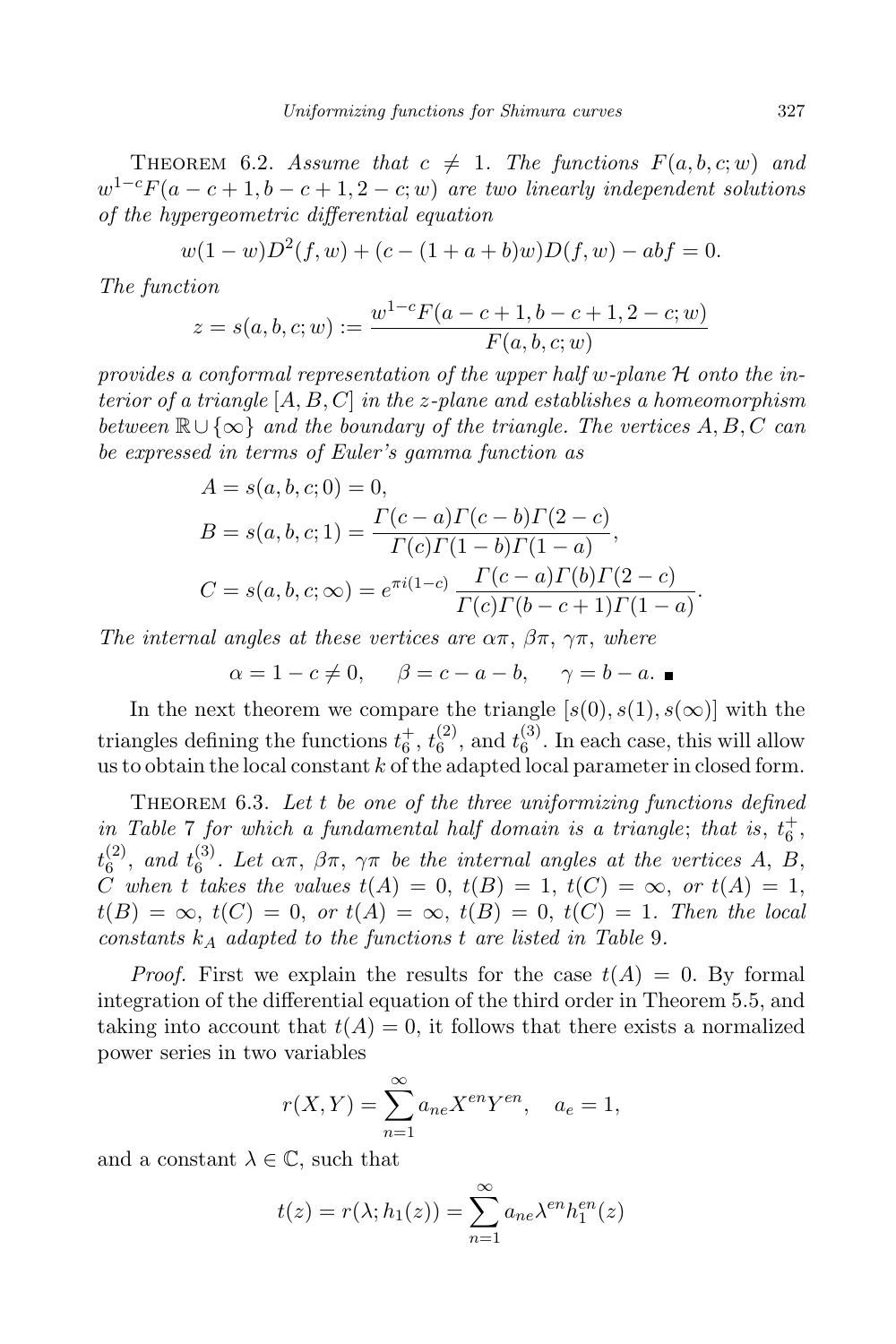|         | $t \qquad [A, B, C] \quad e_A \quad t(A) \qquad a, b, c$          |                  |                                                                         | $\nu_A$               | $k_A$                                                                                                                                                                         |
|---------|-------------------------------------------------------------------|------------------|-------------------------------------------------------------------------|-----------------------|-------------------------------------------------------------------------------------------------------------------------------------------------------------------------------|
| $t_6^+$ | $[P_0, P_4, P_6]$ 2                                               |                  | 0 $\frac{1}{24}, \frac{7}{24}, \frac{1}{2}$ $2^3 \cdot 3^2$             |                       | $i \frac{\sqrt{2} + \sqrt{3}}{2} \frac{\Gamma(\frac{7}{24}) \Gamma(\frac{11}{24})}{\Gamma(\frac{19}{24}) \Gamma(\frac{23}{24})}$                                              |
|         | $t_6^+$ [ $P_4, P_6, P_0$ ] 6                                     |                  | 1 $\frac{1}{24}$ , $\frac{13}{24}$ , $\frac{5}{6}$                      | $2^{-1} \cdot 3^{-2}$ | $2+\sqrt{3}-i \Gamma(\frac{1}{6})\Gamma(\frac{7}{24})\Gamma(\frac{19}{24})$<br>$\frac{12}{\Gamma(\frac{5}{6})}\Gamma(\frac{11}{24})\Gamma(\frac{23}{24})$                     |
|         | $t_6^+$ [ $P_6, P_0, P_4$ ] 4                                     | $\infty$         | $\frac{1}{24}, \frac{5}{24}, \frac{3}{4}$                               | $2^5 \cdot 3$         | $(\sqrt{2} + \sqrt{3})(1+i) \ \Gamma(\frac{1}{4}) \Gamma(\frac{13}{24}) \Gamma(\frac{17}{24})$<br>$4\sqrt{2}$ $\Gamma(\frac{3}{4})\Gamma(\frac{19}{24})\Gamma(\frac{23}{24})$ |
|         | $t_6^{(2)}$ [P <sub>3</sub> , P <sub>4</sub> , P <sub>6</sub> ] 4 | $\boldsymbol{0}$ | $\frac{1}{12}, \frac{1}{3}, \frac{3}{4}$                                | $3^2 \cdot 2^{-4}$    | $\frac{(1+\sqrt{3})(1+i)}{(1+i)^2}\frac{\Gamma(\frac{1}{4})\Gamma(\frac{5}{12})}$<br>8 $\overline{\Gamma(\frac{3}{4})}\Gamma(\frac{11}{12})$                                  |
|         | $t_6^{(2)}$ [P <sub>4</sub> , P <sub>6</sub> , P <sub>3</sub> ] 3 |                  | 1 $\frac{1}{12}, \frac{1}{3}, \frac{2}{3}$                              | $2 \cdot 3^{-1}$      | $2+\sqrt{3}-i \Gamma(\frac{1}{3})^2 \Gamma(\frac{7}{12})$<br>6 $\Gamma(\frac{2}{3})^2 \Gamma(\frac{11}{12})$                                                                  |
|         | $t_6^{(2)}$ [P <sub>6</sub> , P <sub>3</sub> , P <sub>4</sub> ] 4 |                  | $\infty$ $\frac{1}{12}, \frac{5}{12}, \frac{3}{4}$                      | $2^8 \cdot 3$         | $\sqrt{3}(1+i) \Gamma(\frac{1}{3})\Gamma(\frac{2}{3})\Gamma(\frac{1}{4})$<br>$4\sqrt{2}$ $\Gamma(\frac{3}{4})\Gamma(\frac{7}{12})\Gamma(\frac{11}{12})$                       |
|         | $t_6^{(3)}$ [P <sub>2</sub> , P <sub>4</sub> , P <sub>6</sub> ] 6 |                  | 0 $\frac{1}{12}$ , $\frac{7}{12}$ , $\frac{5}{6}$ $2^{-3} \cdot 3^{-2}$ |                       | $(1+\sqrt{3})(1+i) \ \Gamma(\frac{1}{6})\Gamma(\frac{7}{12})$<br>12 $\Gamma(\frac{5}{6})\Gamma(\frac{11}{12})$                                                                |
|         | $t_6^{(3)}$ [ $P_4, P_6, P_2$ ] 6                                 |                  | 1 $\frac{1}{12}$ , $\frac{1}{4}$ , $\frac{5}{6}$ $2^{-3} \cdot 3^{-2}$  |                       | $2+\sqrt{3}-i \Gamma(\frac{1}{6})\Gamma(\frac{7}{12})$<br>$\overline{12}$ $\Gamma(\frac{5}{6})\Gamma(\frac{11}{12})$                                                          |
|         | $t_6^{(3)}$ [P <sub>6</sub> , P <sub>2</sub> , P <sub>4</sub> ] 2 | $\infty$         | $\frac{1}{12}, \frac{1}{4}, \frac{1}{2}$                                | $\overline{2}$        | $\frac{(1+\sqrt{3})(1-i)}{1} \ \Gamma(\frac{1}{4}) \Gamma(\frac{5}{12})$<br>4 $\Gamma(\frac{3}{4})\Gamma(\frac{11}{12})$                                                      |

Table 9. Local constants for the triangle functions

for any z in a neighbourhood of A. Here we take  $h_1(z) := (z - A)/(z - \overline{A}).$ Observe that  $\lambda$  is defined up to multiplication by an eth root of unity.

Consider the Schwarzian function  $s(a, b, c; w)$  determined by the angles  $\alpha\pi$ ,  $\beta\pi$ ,  $\gamma\pi$ , that is to say,  $a = (1 - \alpha - \beta - \gamma)/2$ ,  $b = (1 - \alpha - \beta + \gamma)/2$ ,  $c = 1 - \alpha$ . Since r satisfies the conditions  $r(\lambda; h_1(A)) = 0$ ,  $r(\lambda; h_1(B)) = 1$ ,  $r(\lambda; h_1(C)) = \infty$ , we can relate the inverse of the series defining  $s(a, b, c; w)$ to the series defining  $t(z)$ . A direct computation of the first terms in both series suffices to establish the following lemma.

LEMMA 6.4. Let  $u(a, b, c; z)$  denote the inverse series of  $s(a, b, c; w)$ . Then

$$
r(\zeta_e;h_1(z))=u(a,b,c;h_1(z))
$$

for any  $z \in \mathbb{C}$  in the convergence domain and any eth root of unity  $\zeta_e$ .

To continue the calculation of  $\lambda$ , we may use either the condition  $t(B) = 1$ or, alternatively, the condition  $t(C) = \infty$ . In the first case, we obtain 1 =  $t(B) = r(\lambda; h_1(B)) = r(1; \lambda h_1(B)) = r(\zeta_e; \zeta_e^{-1} \lambda h_1(B)),$  and

$$
\zeta_e^{-1} \lambda h_1(B) = s(a, b, c; 1) = \frac{\Gamma(c-a)\Gamma(c-b)\Gamma(2-c)}{\Gamma(c)\Gamma(1-b)\Gamma(1-a)}.
$$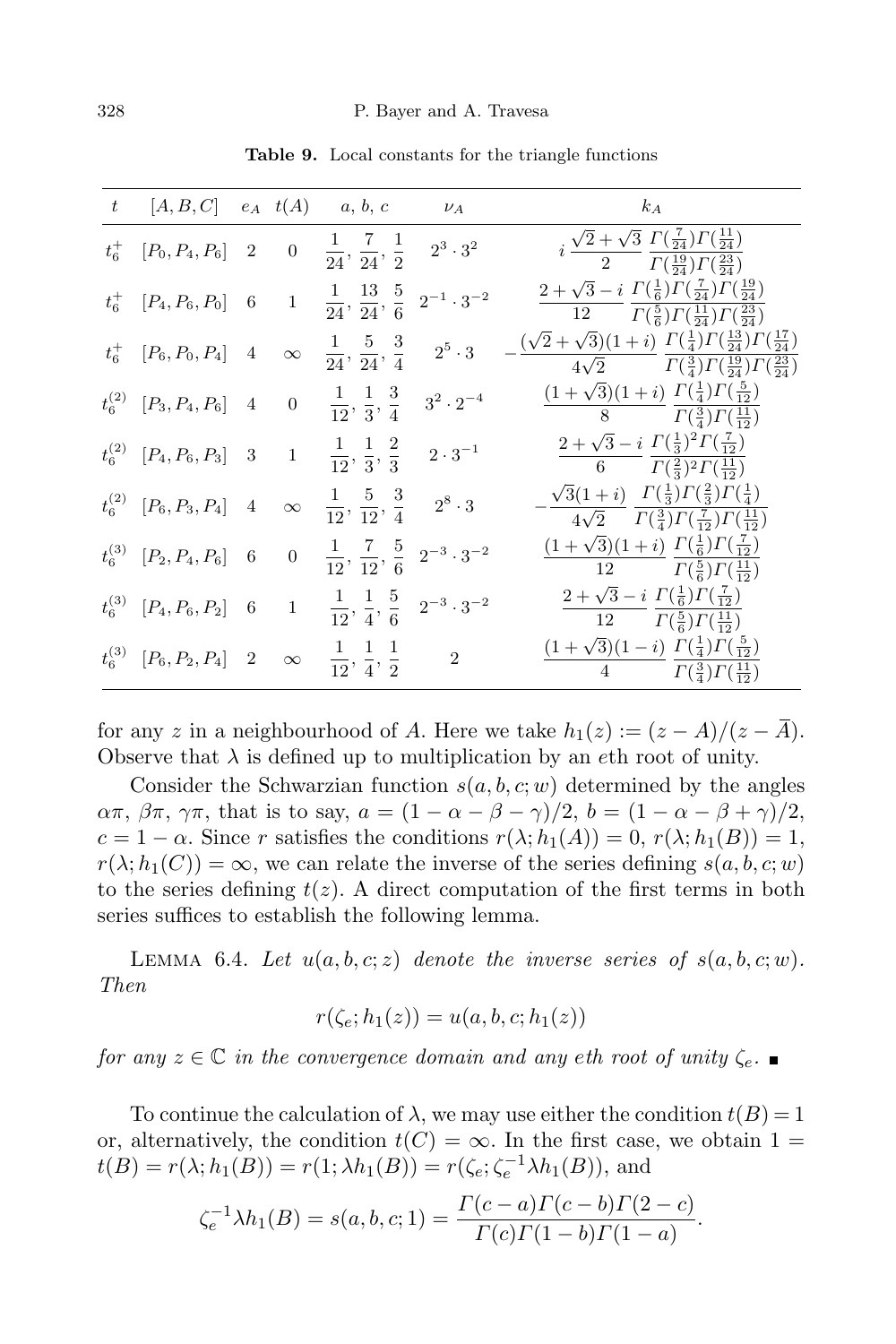We can conclude that

$$
\lambda = \zeta_e \frac{B - \overline{A}}{B - A} \frac{\Gamma(c - a)\Gamma(c - b)\Gamma(2 - c)}{\Gamma(c)\Gamma(1 - b)\Gamma(1 - a)}.
$$

In the second case, we obtain

$$
\lambda = \zeta_e e^{\pi i (1-c)} \frac{C - \overline{A}}{C - A} \frac{\Gamma(c-a)\Gamma(b)\Gamma(2-c)}{\Gamma(c)\Gamma(b-c+1)\Gamma(1-a)}.
$$

Both values of  $\lambda$  are equal and we may take  $k_A$  to be the product of  $\lambda$  by any eth root of unity. This is what we have done in Table 9, where we have taken  $\zeta_e = 1$ .

Now we explain the results for the cases  $t(A) = 1$  or  $t(A) = \infty$ . When  $t(A) = 1$ ,  $t(B) = \infty$ ,  $t(C) = 0$ , we change our function t to  $1 - 1/t$ ; this function has the properties of the function  $t$  in the preceding case, and we apply the same arguments. In the case  $t(A) = \infty$ , we change t to  $1/(1-t)$ and proceed analogously.

Now, we compute local parameters for the two remaining uniformizing functions. To begin with, we state a result that relates the local constants for two points in H in the same  $\overline{\Gamma}$ -orbit.

PROPOSITION 6.5. Let  $P \in \mathcal{H}$  be a point of order  $e \geq 1$  for the  $\overline{\Gamma}$ -action. For any  $w = \begin{bmatrix} a & b \\ c & d \end{bmatrix} \in \Gamma \subseteq \textbf{SL}(2, \mathbb{R})$ , the local constants  $k_P$  and  $k_{w(P)}$  adapted to a  $\overline{\Gamma}$ -automorphic function t, at P and  $w(P)$ , are related by

$$
k_{w(P)}^{er} = k_P^{er} \left(\frac{cP + d}{c\overline{P} + d}\right)^{er},
$$

where the value of r is given in Definition 6.1.  $\blacksquare$ 

THEOREM 6.6. Table 10 lists the local constants  $k_P$  adapted to the quadrilateral uniformizing functions  $t_6$  and  $t_6^{(6)}$  $_6^{(0)}$  in neighbourhoods of the vertices P of fundamental half domains and, also, in a neighbourhood of the SCM point  $P_0$  for the function  $t_6$ .

*Proof.* We begin by explaining the computation for the point  $P_3$  and the curve  $X_6$ . For this, we shall take into account the equation  $t_6^2 = t_6^{(2)}$  $6^{(2)}$  for the covering  $X_6 \to X_6^{(2)}$  $_{6}^{(2)}$ , which we computed in Theorem 4.3. First, we integrate the differential equations in Theorem 5.5 for the curves  $X_6$  and  $X_6^{(2)}$  $6^{(2)}$  in a neighbourhood of the point  $P_3$  in the form

$$
t_6^{(2)}(z) = r_6^{(2)}(\lambda_6^{(2)}; h_1(z)) = \sum_{n=1}^{\infty} a_{4n}^{(2)} \lambda_6^{(2)}^{4n} h_1^{4n}(z), \quad a_4^{(2)} = 1,
$$
  

$$
t_6(z) = r_6(\lambda_6; h_1(z)) = \sum_{n=1}^{\infty} a_{2n} \lambda_6^{2n} h_1^{2n}(z), \qquad a_2 = 1,
$$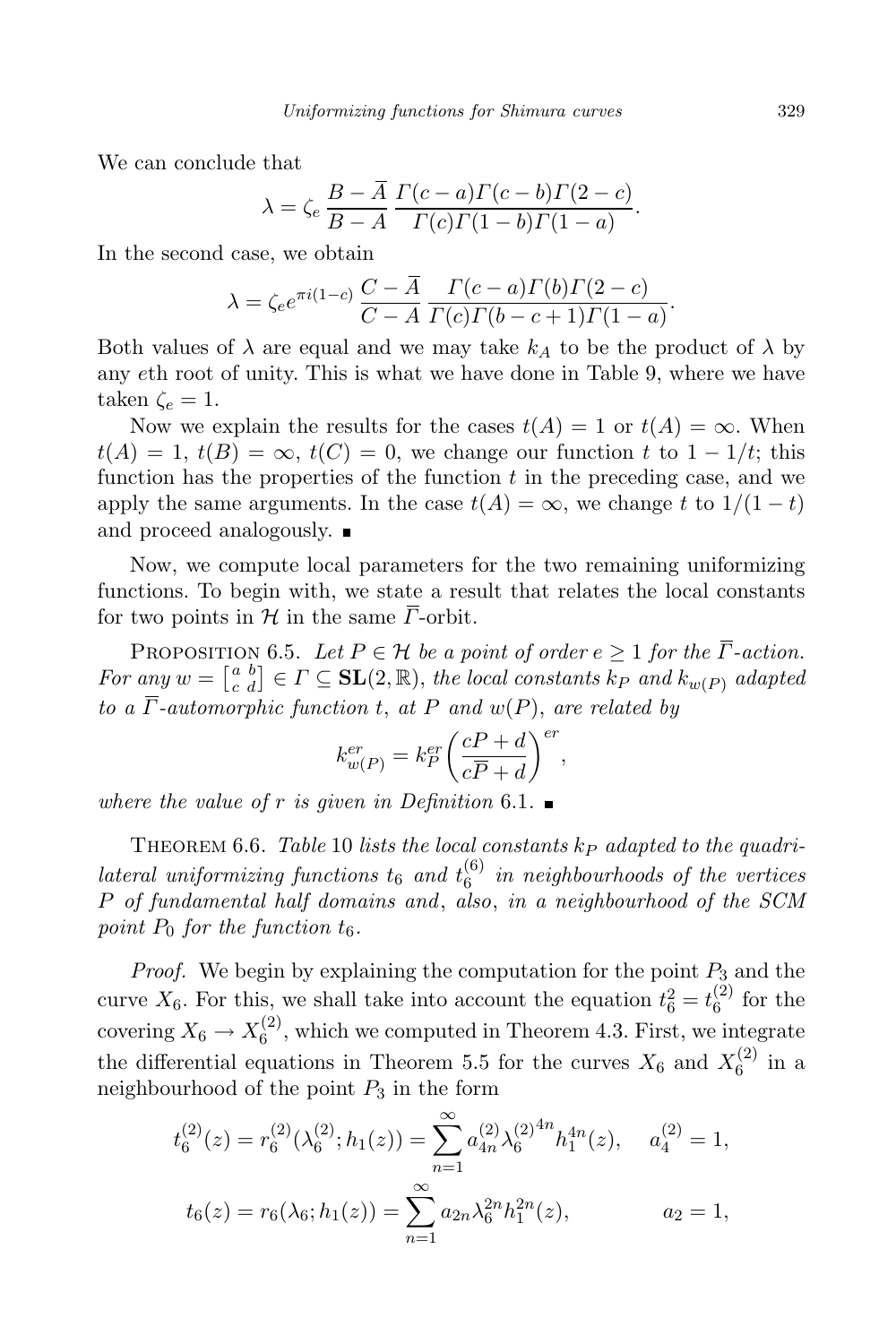|             |         |                            | $t$ $P$ e <sub>P</sub> $t(P)$ $\nu_P$ |                  | $k_P$                                                                                                                                                                                   |
|-------------|---------|----------------------------|---------------------------------------|------------------|-----------------------------------------------------------------------------------------------------------------------------------------------------------------------------------------|
| $t_6^{(6)}$ | $P_0$ 2 |                            |                                       | $2^2 \cdot 3^2$  | $i \frac{\sqrt{2} + \sqrt{3}}{2\sqrt{2}} \frac{\Gamma(\frac{7}{24}) \Gamma(\frac{11}{24})}{\Gamma(\frac{19}{24}) \Gamma(\frac{23}{24})}$                                                |
| $t_6^{(6)}$ | $P_4$ 3 |                            | $\overline{\phantom{0}}$ 1            | $3^{-1}$         | $2+\sqrt{3}+i \Gamma(\frac{1}{6})\Gamma(\frac{7}{24})\Gamma(\frac{19}{24})$<br>12 $\Gamma(\frac{5}{6})\Gamma(\frac{11}{24})\Gamma(\frac{23}{24})$                                       |
| $t_6^{(6)}$ | $P_7$   | $\overline{\phantom{0}}^2$ | $\overline{2}$                        | $2^2\cdot 3^2$   | $(2\sqrt{3}+3\sqrt{2})(1-\sqrt{2}i)\ \Gamma(\frac{7}{24})\Gamma(\frac{11}{24})$<br>12 $\frac{\Gamma(\frac{19}{24})\Gamma(\frac{23}{24})}{\Gamma(\frac{23}{24})}$                        |
| $t_6^{(6)}$ | $P_6$   | $\overline{\phantom{a}2}$  | $\infty$                              | $2^2$            | $i\,\frac{\sqrt{2}+\sqrt{3}}{4}\,\frac{\varGamma(\frac{1}{4})\varGamma(\frac{13}{24})\varGamma(\frac{17}{24})}{\varGamma(\frac{3}{4})\varGamma(\frac{19}{24})\varGamma(\frac{23}{24})}$ |
| $t_{\rm 6}$ | $P_0$ 1 |                            | $\overline{\phantom{i}}$              | $2^2 \cdot 3$    | $i \frac{\sqrt{2} + \sqrt{3}}{2} \frac{\Gamma(\frac{7}{24}) \Gamma(\frac{11}{24})}{\Gamma(\frac{19}{24}) \Gamma(\frac{23}{24})}$                                                        |
| $t_{6}$     | $P_2$   | 3                          | $-1$                                  | $3^{-1}$         | $1+(2+\sqrt{3})i \Gamma(\frac{1}{3})^2 \Gamma(\frac{7}{12})$<br>$6\sqrt[3]{2}$ $\Gamma(\frac{2}{3})^2\Gamma(\frac{11}{12})$                                                             |
| $t_{6}$     | $P_3$ 2 |                            | $\boldsymbol{0}$                      | $3 \cdot 2^{-2}$ | $\frac{(1+\sqrt{3})(1+i)}{(1+i)^2} \frac{\Gamma(\frac{1}{4})\Gamma(\frac{5}{12})}$<br>8 $\frac{1}{\Gamma(\frac{3}{4})\Gamma(\frac{11}{12})}$                                            |
| $t_{\rm 6}$ | $P_4$   | $^{\circ}$ 3               | $\mathbf{1}$                          | $3^{-1}$         | $2+\sqrt{3}-i \Gamma(\frac{1}{3})^2 \Gamma(\frac{7}{12})$<br>$\frac{3}{2}$ $\Gamma(\frac{2}{3})^2 \Gamma(\frac{11}{12})$                                                                |
| $t_{6}$     | $P_6$   | $\overline{2}$             | $\infty$                              | 2 <sup>4</sup>   | $\sqrt{3}(1-i) \Gamma(\frac{1}{3})\Gamma(\frac{2}{3})\Gamma(\frac{1}{4})$<br>$4\sqrt{2}$ $\Gamma(\frac{3}{4})\Gamma(\frac{7}{12})\Gamma(\frac{11}{12})$                                 |

Table 10. Local constants for the quadrilateral functions

where  $e_6^{(2)} = 4$ ,  $e_6 = 2$  are the orders of the isotropy groups at  $P_3$ , and  $h_1(z) = (z - P_3)/(z - \overline{P}_3).$ 

Now, we impose the condition that these series expansions satisfy the equation  $t_6^2 = t_6^{(2)}$  $\binom{2}{6}$ ; this gives us the relation  $\lambda_6^4 = \lambda_6^{(2)}$ 6 4 , and so a local constant  $\lambda_6$  adapted to  $t_6$  at  $P_3$  is, up to multiplication by a fourth root of unity, the local constant  $\lambda_6^{(2)}$  $_{6}^{(2)}$  adapted to  $t_{6}^{(2)}$  $6^{(2)}$  at  $P_3$ .

To determine this fourth root of unity up to sign we note that the value of  $t_6$  at  $P_0$  may be obtained by estimating the series at the point  $z = P_0$ , because the series is absolutely convergent at this point. But, if for  $\lambda_6$  we take  $\pm i$  times the value of  $\lambda_6^{(2)}$  $\binom{1}{6}$  listed in Table 9, then the value of the series at  $P_0$  approximates  $-i$  rather than i, as it should do. Thus, we must take  $\pm 1$  times the value of  $\lambda_6^{(2)}$  $_{6}^{(2)}$ , as done in Table 10.

The local parameters adapted to  $t_6$  at the points  $P_4$ ,  $P_6$  and  $P_0$ , and the ones adapted to  $t_6^{(6)}$  $_6^{\circ}$  at  $P_0$ ,  $P_4$ , and  $P_6$ , are computed similarly. The relationship between the ones we want to compute and the ones we use to compute them are calculated taking into account the equations given in Theorem 4.3, and they are as follows:

$$
2\lambda_6^{(6)}(P_0)^2 = \lambda_6^+(P_0)^2, \qquad \lambda_6^{(6)}(P_4)^6 = -\lambda_6^+(P_4)^6, \quad \lambda_6^{(6)}(P_6)^4 = -\lambda_6^+(P_6)^4, \lambda_6(P_0)^2 = 2\lambda_6^{(6)}(P_0)^2, \quad 2\lambda_6(P_4)^3 = \lambda_6^{(2)}(P_4)^3, \qquad \lambda_6(P_6)^4 = \lambda_6^{(2)}(P_6)^4.
$$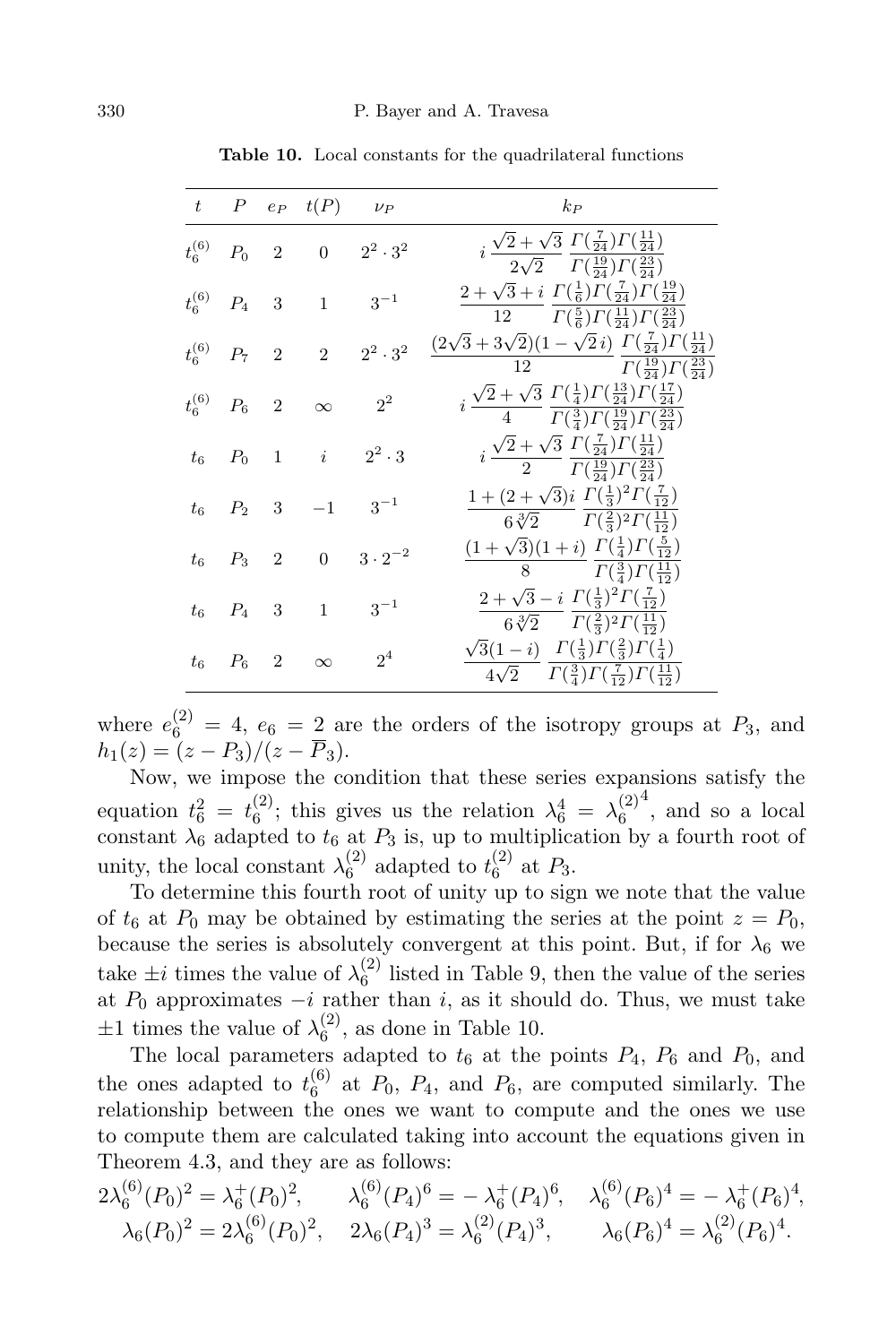To determine the roots of unity that we need, we note that although we may estimate  $t_6$  at  $P_0$ , because the series expansions of  $t_6$  are absolutely convergent at this point, we cannot estimate  $t_6^{(6)}$  $_6^{\circ}$  at  $P_4$  nor at  $P_6$  with the development of  $t_6^{(6)}$  $\binom{6}{6}$  at  $P_0$ , because this series is not absolutely convergent at any of these points. But we may estimate the value of  $t_6^{(6)}$  along the segment 6 joining  $P_0$  to  $P_6$ , where  $t_6^{(6)}$  must take negative real values, because in the open segment  $[P_0, P_6)$  the development of  $t_6^{(6)}$  $_6^{\circ}$  at  $P_0$  is absolutely convergent. This adjusts the root of unity for the local constant  $\lambda_6(P_0)$ .

For the other, we proceed in a similar manner; but we need to mention that, in the integration of the differential equation for  $t<sub>6</sub>$  in a neighbourhood of the SCM point  $P_0$ , the solution depends on two parameters and not on only one as in the other cases. The relation between them is obtained from the equation that relates  $t_6$  to  $t_6^+$  or, alternatively, the equation that relates  $t_{6}$  to  $t_{6}^{(6)}$  $6^{\circ}$ .

Finally, it remains to determine the local parameters adapted to  $t_6$  at  $P_2$ and adapted to  $t_6^{(6)}$  $_6^{\circ}$  at  $P_7$ . For this, we shall use Proposition 6.5. Note that

$$
w_2(P_0) = P_7
$$
 and  $w_6(P_4) = P_2$ ;

thus, we may relate the local parameters adapted to  $t_6^+$  at  $P_0$  and  $P_7$  to obtain the latter, and then lift it to a local parameter adapted to  $t_6^{(6)}$  $^{(0)}_6$  at  $P_7$ ; and, similarly, relating the local parameters adapted to  $t_6^{(6)}$  $\binom{00}{6}$  at  $P_4$  and  $P_2$ , we obtain the latter, and then we lift it to a local parameter adapted to  $t_6$ at  $P_2$ .

At this point, it would be natural to consider the adapted local parameter

$$
q_A(z) = \left(k_A \frac{z - A}{z - \overline{A}}\right)^{e_A}
$$

as a uniformizing variable in the neighbourhood of the point A. By doing this, we would obtain series developments

$$
t(z) = \sum_{n=1}^{\infty} b_n q^n, \qquad b_n := a_{ne}, \ b_1 = 1, \qquad \text{if } t(A) = 0,
$$
  

$$
t(z) = t(A) + \sum_{n=1}^{\infty} b_n q^n, \qquad b_n := a_{ne}, \ b_1 = 1, \qquad \text{if } t(A) \neq 0, \infty,
$$
  

$$
t(z) = \sum_{n=-1}^{\infty} b_n q^n, \qquad b_n := a_{ne}, \ b_{-1} = 1, \quad \text{if } t(A) = \infty.
$$

However, the arithmetic properties of the coefficients  $b_n$  can be improved. With this aim in mind, the functions  $q_A$  will be slightly modified in Section 7.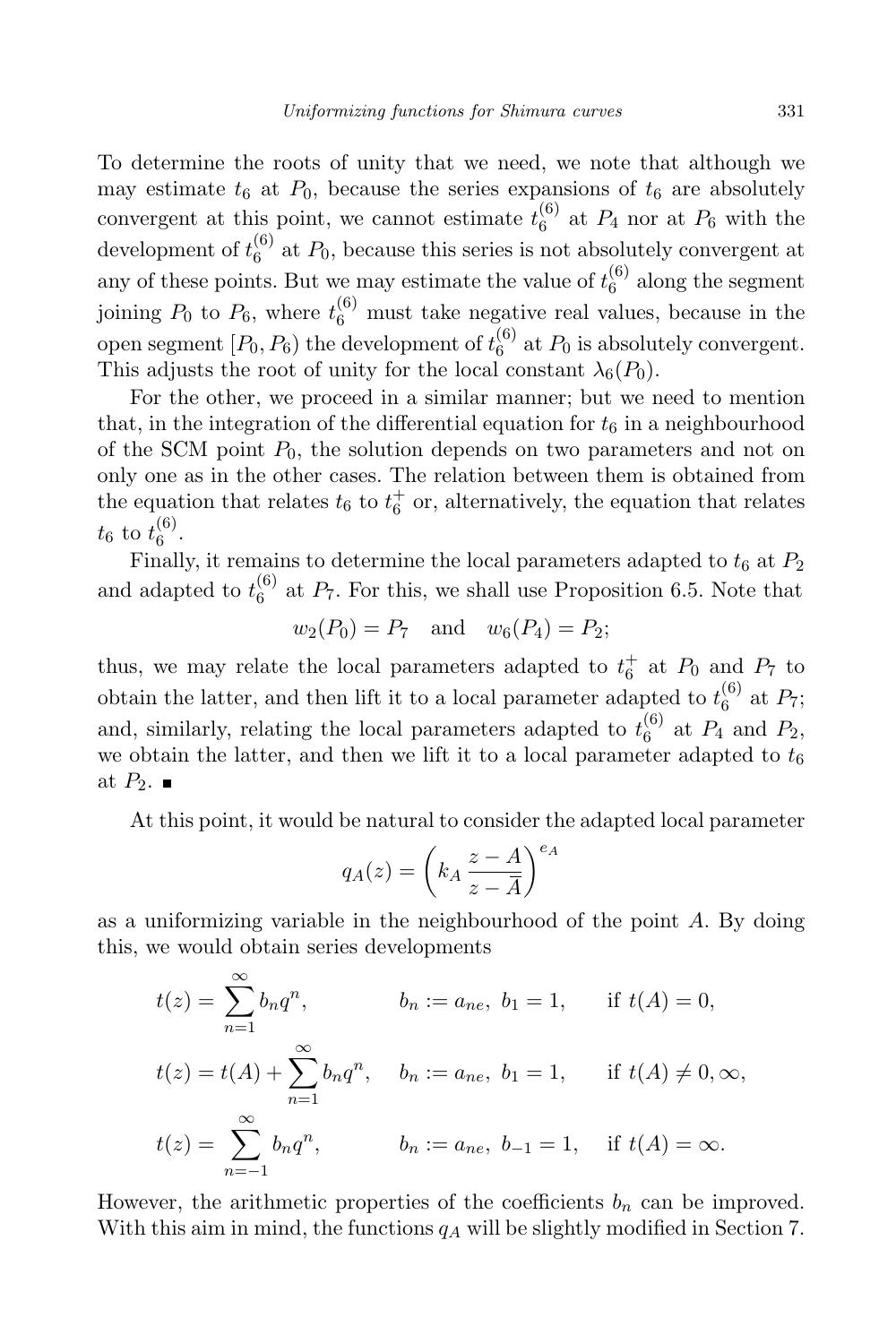332 P. Bayer and A. Travesa

7. Local expansions. Series expansions for the uniformizing functions considered in the preceding sections will be given in a neighbourhood of the vertices of the fundamental half domain; all of them are elliptic points. Moreover, the uniformizing function  $t<sub>6</sub>$  will be developed in a neighbourhood of the SCM point  $P_0$ . Observe that  $P_0$  is an elliptic point for  $X_6^{(6)}$  $K_6^{(6)}$  and  $X_6^+$ , but it is not elliptic for  $X_6$ ,  $X_6^{(2)}$  $\binom{2}{6}$  and  $X_6^{(3)}$  $6^{(3)}$ 

CASE  $t(P) \neq \infty$ . We begin by studying the uniformizing functions t at the points  $P$  where they take a finite value  $v$ . First, we consider developments of the shape

$$
t(z) = \sum_{n=0}^{\infty} b'_n \, \frac{q(z)^n}{(en)!}, \quad b'_1 = e!.
$$

Next we renormalize the function q. We replace q by  $\nu^{-1}q$ , where the values of  $\nu$  are listed in Tables 9 and 10. Thus,

$$
t(z) = \sum_{n=0}^{\infty} b_n'' \frac{q(z)^n}{(en)!}, \quad b_1'' = \nu e!.
$$

Finally, we define the factor  $\mathfrak{n}_v = \nu e!$ , where  $v = t(P)$ , and normalize the generating function t by  $t(P, q_P; z) := \mathfrak{n}_v^{-1} t(z)$  so that

$$
t(P, q_P; z) = \sum_{n=0}^{\infty} c_n \frac{q_P(z)^n}{(en)!}, \quad c_1 = 1, \quad q_P(z) = \frac{1}{\nu_P} \left( k_P \frac{z - P}{z - \overline{P}} \right)^{e_P},
$$

where the values of  $e_P$ ,  $k_P$  and  $\nu_P$  are listed in Tables 9 and 10.

CASE  $t(P) = \infty$ . Finally, we study the uniformizing functions t at the point  $P_6$ , where all of them take the value  $\infty$ . First, we consider developments of the shape

$$
t(z) = \sum_{n=-1}^{\infty} b'_n \, \frac{q(z)^n}{(2e(n+2))!}, \quad b'_{-1} = (2e)!
$$

Next we renormalize the function q. We replace q by  $\nu^{-1}q$ , where the values of  $\nu$  are listed in Tables 9 and 10. Thus,

$$
t(z) = \sum_{n=-1}^{\infty} b_n'' \frac{q(z)^n}{(2e(n+2))!}, \quad b_{-1}'' = \nu(2e)!
$$

Finally, we define the factor  $\mathfrak{n}_{\infty} = \nu(2e)!$  and normalize the generating function t by  $t(P, q_P; z) := \mathfrak{n}_{\infty}^{-1} t(z)$  so that

$$
t(P, q_P; z) = \sum_{n=-1}^{\infty} c_n \frac{q_P(z)^n}{(2e(n+2))!}, \quad c_{-1} = 1, \quad q_P(z) = \frac{1}{\nu_P} \left( k_P \frac{z - P}{z - \overline{P}} \right)^{e_P},
$$

where the values of  $e_P$ ,  $k_P$  and  $\nu_P$  are listed in Tables 9 and 10.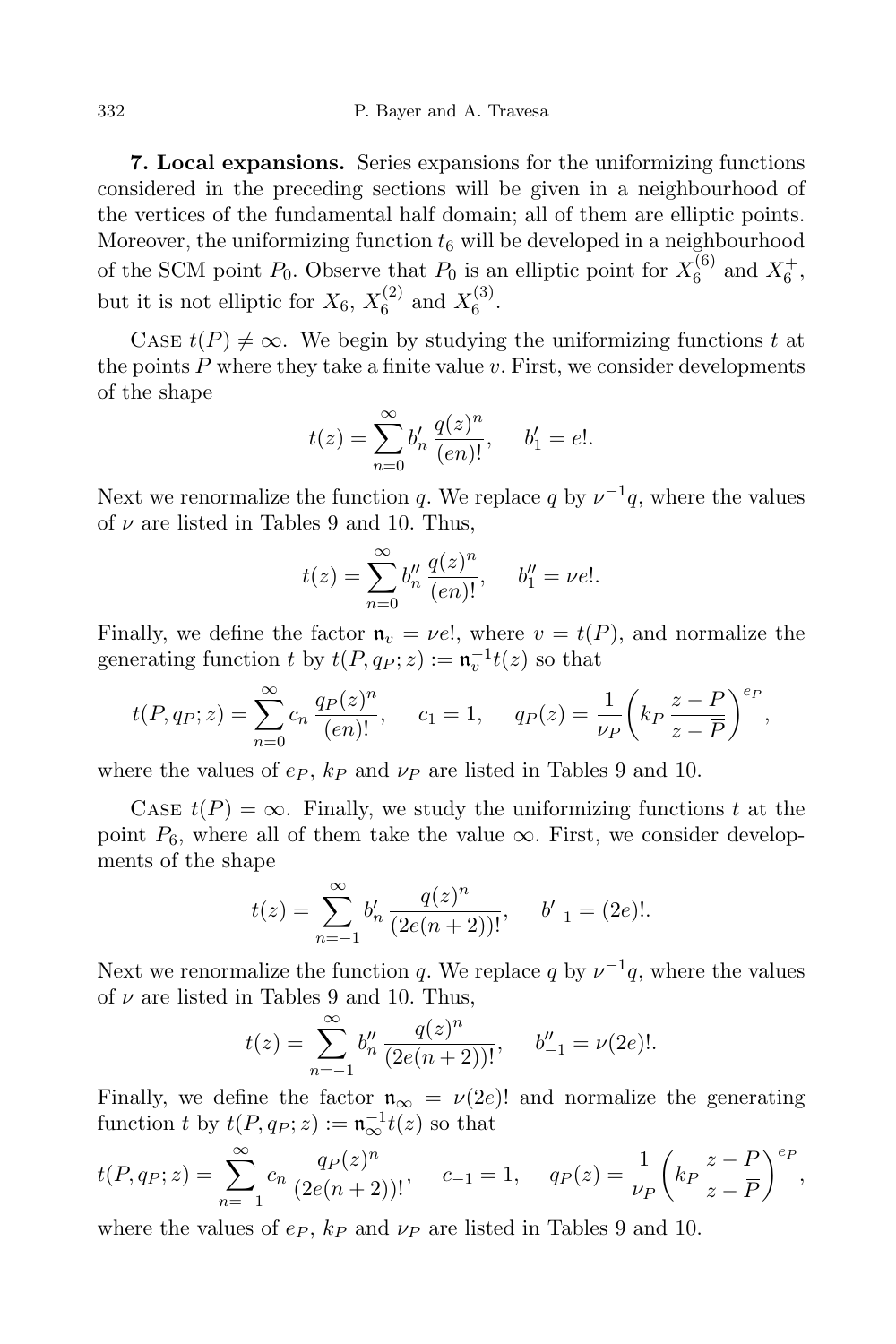The following lemma, whose proof is left to the reader, justifies the choice of the local functions  $q_P(z)^n/(2e(n+2))!$ .

Lemma 7.1. Let

$$
f(q) := \sum_{n=1}^{\infty} \frac{a_n}{(en)!} q^n
$$

be a power series such that  $a_1 = e!$  and  $a_n \in \mathbb{Z}$ . Define

$$
\frac{1}{f(q)} = \sum_{n=-1}^{\infty} \frac{b_n}{(2e(n+2))!} q^n.
$$

Then  $b_n \in (2e)!\mathbb{Z}$  for any  $n \geq -1$ .

We note that each generating function  $t(P, q_P; z)$  is a representative of the homothety class of the corresponding function  $t$ . The representatives depend on the point  $P$  and the relations between them are compiled in Table 11.

**Table 11.** Local uniformizing functions  $t(P, q_P; z) = \mathfrak{n}_{t(P)}^{-1} \cdot t(z)$ 

| $\boldsymbol{X}$        | $X_6^+$                            | $X_6^{(2)}$                                                                                                        | $X_6^{(3)}$ | $X_6^{(6)}$                                                          | $X_6$              |
|-------------------------|------------------------------------|--------------------------------------------------------------------------------------------------------------------|-------------|----------------------------------------------------------------------|--------------------|
| t                       | $t_6^+$                            | $t_6^{(2)}$                                                                                                        | $t_6^{(3)}$ | $t_6^{(6)}$                                                          | $t_6$              |
| $\mathfrak{n}_{\infty}$ | $3870720 =$                        | $30965760 =$                                                                                                       |             | $48 = 2^4 \cdot 3$ $96 = 2^5 \cdot 3$ $384 = 2^7 \cdot 3$            |                    |
|                         | $2^{12} \cdot 3^3 \cdot 5 \cdot 7$ | $2^{15} \cdot 3^3 \cdot 5 \cdot 7$                                                                                 |             |                                                                      |                    |
|                         |                                    | $t_6^+(P_6,q_{P_6})$ $t_6^{(2)}(P_6,q_{P_6})$                                                                      |             | $t_6^{(3)}(P_6,q_{P_6})$ $t_6^{(6)}(P_6,q_{P_6})$ $t_6(P_6,q_{P_6})$ |                    |
| $n_0$                   | $144 = 2^4 \cdot 3^2$              | $\frac{27}{2} = 2^{-1} \cdot 3^3$                                                                                  |             | $10 = 2 \cdot 5$ $72 = 2^3 \cdot 3^2$ $\frac{3}{2} = 2^{-1} \cdot 3$ |                    |
|                         | $t_6^+(P_0,q_{P_0})$               | $t_6^{(2)}(P_3,q_{P_3})$ $t_6^{(3)}(P_2,q_{P_2})$ $t_6^{(6)}(P_0,q_{P_0})$ $t_6(P_3,q_{P_3})$                      |             |                                                                      |                    |
| $\mathfrak{n}_1$        |                                    | $40 = 2^3 \cdot 5$ $4 = 2^2$ $10 = 2 \cdot 5$                                                                      |             | $\mathfrak{D}$                                                       | $\mathfrak{D}$     |
|                         |                                    | $t_6^+(P_4,q_{P_4})$ $t_6^{(2)}(P_4,q_{P_4})$ $t_6^{(3)}(P_4,q_{P_4})$ $t_6^{(6)}(P_4,q_{P_4})$ $t_6(P_4,q_{P_4})$ |             |                                                                      |                    |
| $\mathfrak{n}_2$        | $\ast$                             | $\ast$                                                                                                             | $\ast$      | $72 = 2^3 \cdot 3^2$                                                 | $\ast$             |
|                         | $\ast$                             | *                                                                                                                  | $*$         | $t_6^{(6)}(P_7,q_{P_7})$                                             | $\ast$             |
| $\mathfrak{n}_{-1}$     | $\ast$                             | $\ast$                                                                                                             | $\ast$      | $\ast$                                                               | $\overline{2}$     |
|                         | $\ast$                             | *                                                                                                                  | $\ast$      | $\ast$                                                               | $t_6(P_2,q_{P_2})$ |
| $\mathfrak{n}_i$        | $\ast$                             | $\ast$                                                                                                             | $\ast$      | $\ast$                                                               | $12 = 2^2 \cdot 3$ |
|                         | $\ast$                             | $*$                                                                                                                | $\ast$      | $\ast$                                                               | $t_6(P_0,q_{P_0})$ |
|                         |                                    |                                                                                                                    |             |                                                                      |                    |

Since they might be useful for further studies (as in the case of the modular j-function), we provide the starting coefficients for some developments of the complex uniformizing function  $t_6$  of the curve  $X_6$ .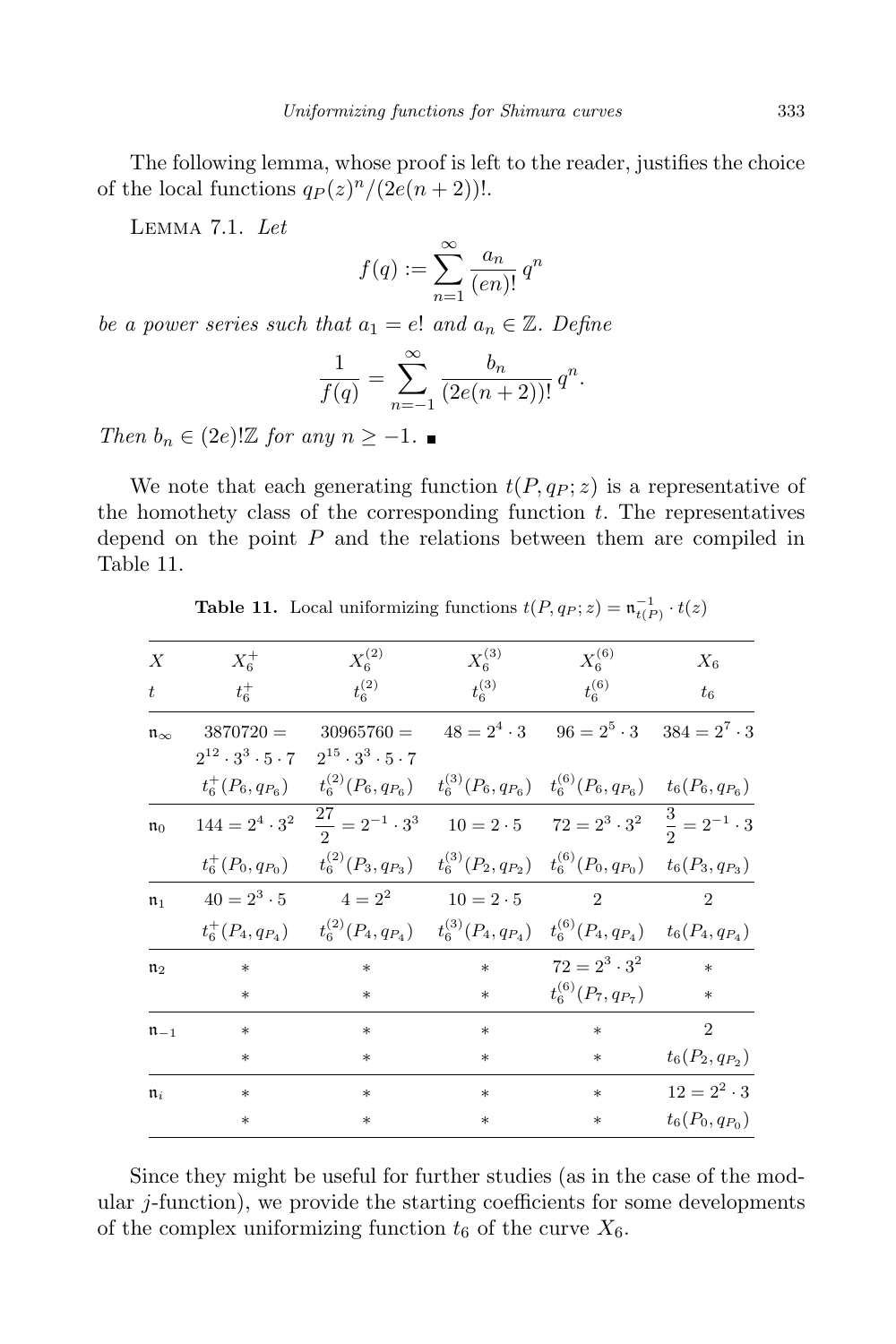The coefficients  $c_n$   $(1 \le n \le 10)$  of  $t_6(P_3, q_{P_3}; z)$ :

$$
1 = 1
$$
  
\n
$$
0 = 0
$$
  
\n
$$
-48 = -24 \cdot 3
$$
  
\n
$$
0 = 0
$$
  
\n
$$
27504 = 24 \cdot 32 \cdot 191
$$
  
\n
$$
0 = 0
$$
  
\n
$$
-64498392 = -23 \cdot 32 \cdot 7 \cdot 127973
$$
  
\n
$$
0 = 0
$$
  
\n
$$
436272183216 = 24 \cdot 34 \cdot 23 \cdot 229 \cdot 63913
$$
  
\n
$$
0 = 0
$$

The coefficients  $c_n$   $(0 \le n \le 10)$  of  $t_6(P_4, q_{P_4}; z)$ :

$$
1/2 = 2^{-1}
$$
  
\n
$$
1 = 1
$$
  
\n
$$
20 = 2^{2} \cdot 5
$$
  
\n
$$
1356 = 2^{2} \cdot 3 \cdot 113
$$
  
\n
$$
227040 = 2^{5} \cdot 3 \cdot 5 \cdot 11 \cdot 43
$$
  
\n
$$
74611380 = 2^{2} \cdot 3 \cdot 5 \cdot 1243523
$$
  
\n
$$
42574294080 = 2^{6} \cdot 3^{2} \cdot 5 \cdot 17 \cdot 19 \cdot 45767
$$
  
\n
$$
38683567274400 = 2^{5} \cdot 3^{2} \cdot 5^{2} \cdot 5372717677
$$
  
\n
$$
52554612744944640 = 2^{10} \cdot 3^{2} \cdot 5 \cdot 11 \cdot 23 \cdot 4507937111
$$
  
\n
$$
101782604056899960000 = 2^{6} \cdot 3^{4} \cdot 5^{4} \cdot 139 \cdot 226002762361
$$
  
\n
$$
270629344957362042528000 = 2^{8} \cdot 3^{4} \cdot 5^{3} \cdot 29 \cdot 16126171 \cdot 223259851
$$

The coefficients  $c_n$   $(0 \le n \le 10)$  of  $t_6(P_0, q_{P_0}; z)$ :

$$
i/12 = -i \cdot (1+i)^{-4} \cdot 3^{-1}
$$
  
\n
$$
1 = 1
$$
  
\n
$$
-12i = i \cdot (1+i)^{4} \cdot 3
$$
  
\n
$$
-226 = -2 \cdot 113
$$
  
\n
$$
5664i = (1+i)^{10} \cdot 3 \cdot 59
$$
  
\n
$$
160728 = 2^{3} \cdot 3 \cdot 37 \cdot 181
$$
  
\n
$$
-5467296i = -(1+i)^{10} \cdot 3 \cdot 56951
$$
  
\n
$$
-211472208 = -2^{4} \cdot 3^{5} \cdot 109 \cdot 499
$$
  
\n
$$
9193300992i = -i \cdot (1+i)^{20} \cdot 3^{2} \cdot 571 \cdot 1747
$$
  
\n
$$
445513958784 = 2^{7} \cdot 3^{3} \cdot 128910289
$$
  
\n
$$
-23734590202368i = -(1+i)^{18} \cdot 3^{4} \cdot 15919 \cdot 35951
$$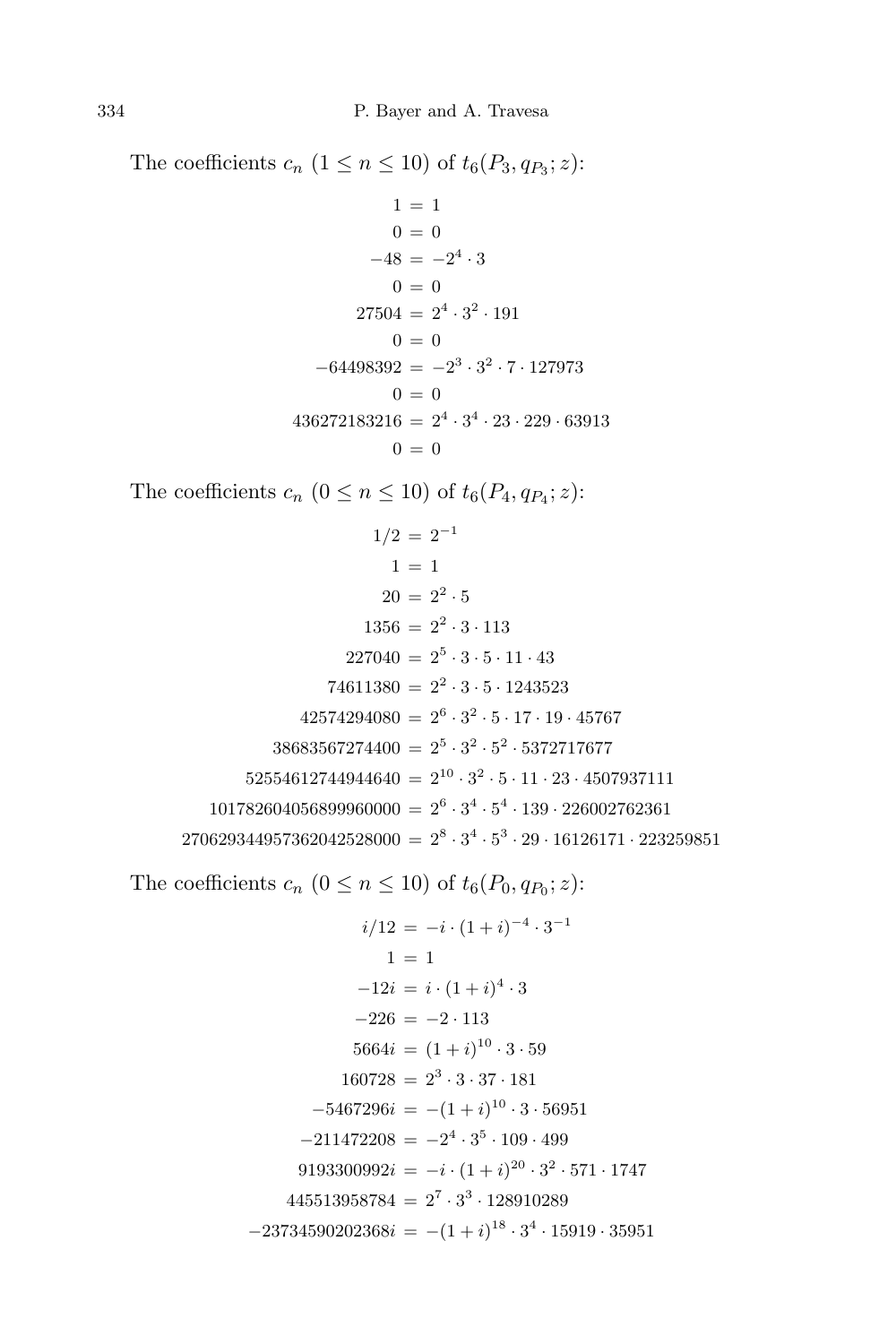The coefficients  $c_n$  (-1 ≤  $n \leq 10$ ) of  $t_6(P_6, q_{P_6}; z)$ : 1

```
\theta18480
                                          \theta12803590800
                                          \Omega−817993722627081000
                                          \Omega−156078929845326558019950000
                                          0
122859953407720110679241179380345000
                                          \theta
```
and their factorizations:

```
1
\Omega2^4 \cdot 3 \cdot 5 \cdot 7 \cdot 11\boldsymbol{0}2^4 \cdot 3^2 \cdot 5^2 \cdot 7 \cdot 11^2 \cdot 13 \cdot 17 \cdot 19\boldsymbol{0}-2^3 \cdot 3^3 \cdot 5^3 \cdot 7^3 \cdot 11 \cdot 13 \cdot 17 \cdot 19 \cdot 23 \cdot 29 \cdot 47 \cdot 61\boldsymbol{0}-2^4 \cdot 3^4 \cdot 5^5 \cdot 7^3 \cdot 11^2 \cdot 13 \cdot 17 \cdot 19^2 \cdot 23 \cdot 29 \cdot 31 \cdot 41 \cdot 13729\boldsymbol{0}2^3 \cdot 3^5 \cdot 5^4 \cdot 7^4 \cdot 11^4 \cdot 13^2 \cdot 17 \cdot 19 \cdot 23 \cdot 29 \cdot 31 \cdot 37 \cdot 41 \cdot 43 \cdot 661 \cdot 59107\boldsymbol{0}
```
In [3], the preceding method has been applied in the modular case, providing natural series expansions for all the triangle modular functions (including the elliptic modular function  $j$ ) around any elliptic point or cusp. Thus, in this case, each of these functions also supplies a family of natural arithmetic developments.

8. Canonical models. In this section we derive explicit canonical models for the curves  $X_6, X_6^{(2)}$  $\binom{2}{6}$ ,  $X_6^{(3)}$  $\binom{(3)}{6}$ ,  $X_6^{(6)}$  $\mathfrak{c}_6^{(6)}$ ,  $X_6^+$ . Actually, the models we have computed up to now are complex models or, more precisely, models defined over the field  $\mathbb{Q}(\zeta_{12})$ , where  $\zeta_{12}$  is a 12th primitive root of unity (cf. Corollary 8.2 and Remark 8.3).

Note that  $X_6$  has no real points; in particular, although it is of genus zero and defined over  $\mathbb{Q}$ , the field  $\mathbb{Q}(X_6)$  cannot be generated by a single function valued in  $\mathbf{P}^1(\mathbb{C})$ .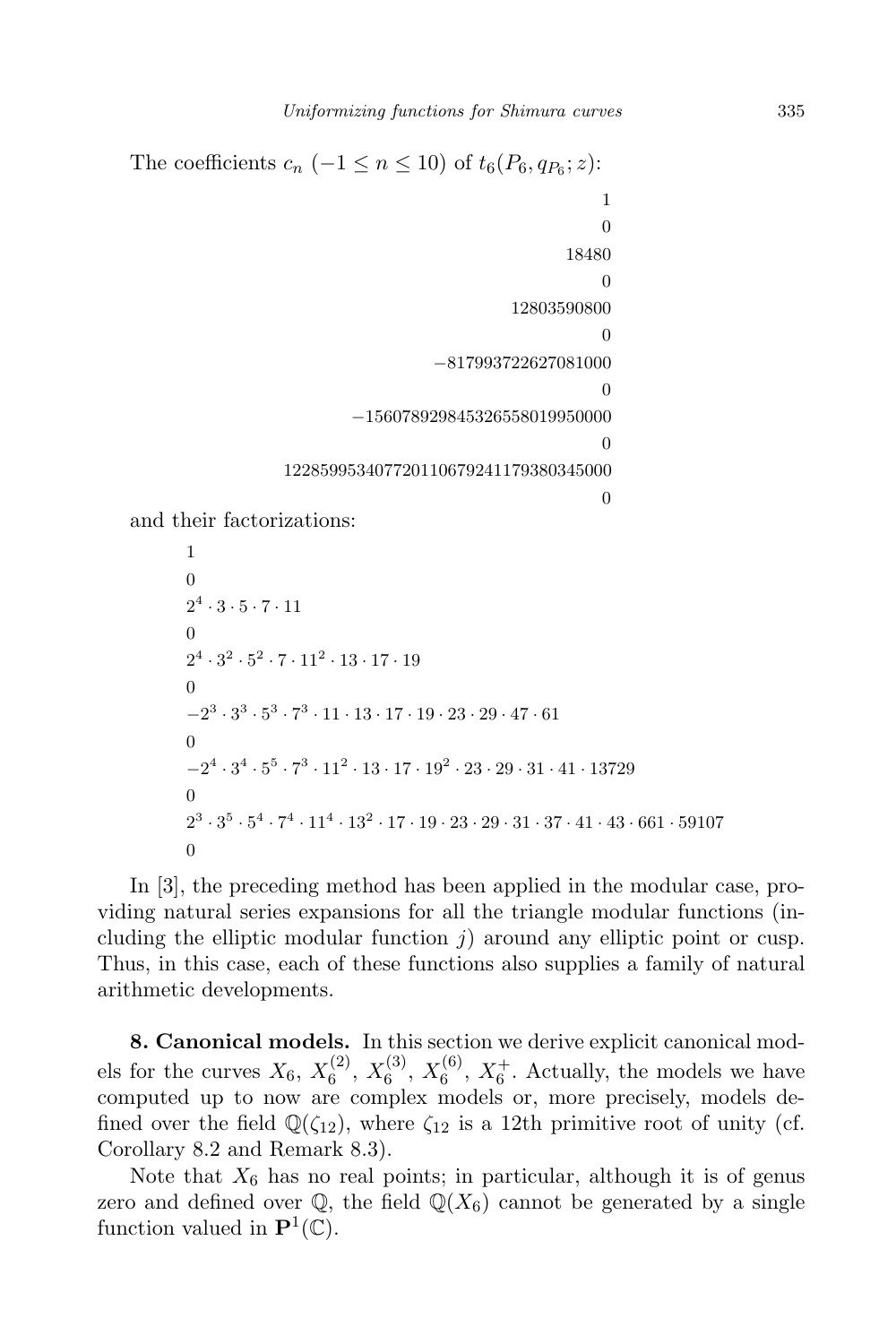We know by Shimura [10] that there exist canonical rational models  $j_6: \overline{\Gamma}_6 \backslash \mathcal{H} \to X_6(\mathbb{C}), j_6^{(d)}$  $\bar f_6^{(d)}: \overline{\bar\Gamma}_6^{(d)}$  $\chi_6^{(d)} \backslash \mathcal{H} \to X_6^{(d)}$  $f_6^{(d)}(\mathbb{C}), d = 2, 3, 6, \text{ and } j_6^+ : \overline{\Gamma}_6^+ \backslash \mathcal{H} \to$  $X_6^+(\mathbb{C})$ , which are compatible with the projections on the left hand side and the covering mappings on the right hand side.

LEMMA 8.1. The points  $j_6(P_2)$  and  $j_6(P_4)$  are rational over  $\mathbb{Q}(\sqrt{-3})$ . The points  $j_6(P_3)$  and  $j_6(P_6)$  are rational over  $\mathbb{Q}(\sqrt{-1})$ . The points  $j_6(P_0)$ and  $j_6(P_7)$  are rational over  $\mathbb{Q}(\sqrt{-6}, \sqrt{-3})$ .

*Proof.* The points  $j_6(P_2)$  and  $j_6(P_4)$  are elliptic of order 3; therefore, they are rational over the field  $\mathbb{Q}(\sqrt{-3})$  (cf. [4]). Analogously, the points  $j_6(P_3)$  and  $j_6(P_6)$  are elliptic of order 2; therefore, they are rational over the field  $\mathbb{Q}(\sqrt{-1})$ . On the other hand, the points  $j_6(P_0)$  and  $j_6(P_7)$  are complex multiplication points for the quadratic field  $\mathbb{Q}(\sqrt{-6})$ . They are the fixed points for the embeddings  $\mathbb{Q}(\sqrt{-6}) \hookrightarrow \mathbb{H}_6$  given, respectively, by  $\sqrt{-6} \mapsto -3J + K$  and  $\sqrt{-6} \mapsto I - 3J$ . According to the model of Shimura, we have

$$
\mathbb{Q}(j_6(P_0)) \cdot \mathbb{Q}(\sqrt{-6}) = \mathbb{Q}(j_6(P_7)) \cdot \mathbb{Q}(\sqrt{-6})
$$

$$
= \text{HCF}(\mathbb{Q}(\sqrt{-6})) = \mathbb{Q}(\sqrt{-6}, \sqrt{-3}).
$$

COROLLARY 8.2. The models given by the functions  $t_6^+$ ,  $t_6^{(2)}$  $\begin{smallmatrix} (2)\ 6 \end{smallmatrix},\ t_6^{(3)}$  $t_6^{(3)}, t_6^{(6)}$  $\begin{matrix} 6 \ 6 \end{matrix}$ and  $t_6$  are defined over  $k := \mathbb{Q}(\zeta_{24}) = \mathbb{Q}(\sqrt{-3}, \sqrt{-1}, \sqrt{2}).$ 

Proof. Since all of our curves are of genus zero and all of them have  $k$ -rational points, their fields of rational functions over  $k$  are generated by a single function. Now, since the automorphism group of the field is  $PSL(2, k)$ , the generator is uniquely determined by its value at three  $k$ -rational points. But our functions  $t_6^+$ ,  $t_6^{(2)}$  $\left(\begin{smallmatrix} 2\ 6 \end{smallmatrix}\right),\, t_6^{(3)}$  $\begin{smallmatrix} (3)\ 6 \end{smallmatrix}, \begin{smallmatrix} t(6)\ 6 \end{smallmatrix}$  $t_6^{(0)}$  and  $t_6$  take k-rational values 0, 1,  $\infty$  at points that are k-rational in the canonical model. Therefore, they generate the function fields over  $k$ .

Remark 8.3. Actually, the minimal field of definition of the points  $j_6(P_0)$  and  $j_6(P_7)$  is  $\mathbb{Q}(\sqrt{-3})$  (cf. Theorem 8.7). For the minimal field of definition of each of the preceding models see the discussion preceding Theorem 8.7.

Now, we prove that the model computed for  $X_6^+$  is the canonical model.

PROPOSITION 8.4. For the curve  $X_6^+$  we have:

- (a)  $j_6^+(P_0) = j_6^+(P_7)$ ,  $j_6^+(P_2) = j_6^+(P_4)$ ,  $j_6^+(P_3) = j_6^+(P_6) \in X_6^+(\mathbb{Q})$ .
- (b)  $\check{X}_6^+(\mathbb{Q}) \simeq \check{\mathbf{P}}^1(\mathbb{Q})$ .
- (c)  $\mathbb{Q}(X_6^+) = \mathbb{Q}(t_6^+).$

*Proof.* The points  $j_6^+(P_0) = j_6^+(P_7)$ ,  $j_6^+(P_2) = j_6^+(P_4)$  and  $j_6^+(P_3) =$  $j_6^+(P_6)$  are the only points of  $X_6^+$  that are elliptic, and they are of different orders; therefore, they must be rational. Since  $X_6^+$  is defined over  $\mathbb Q$  and of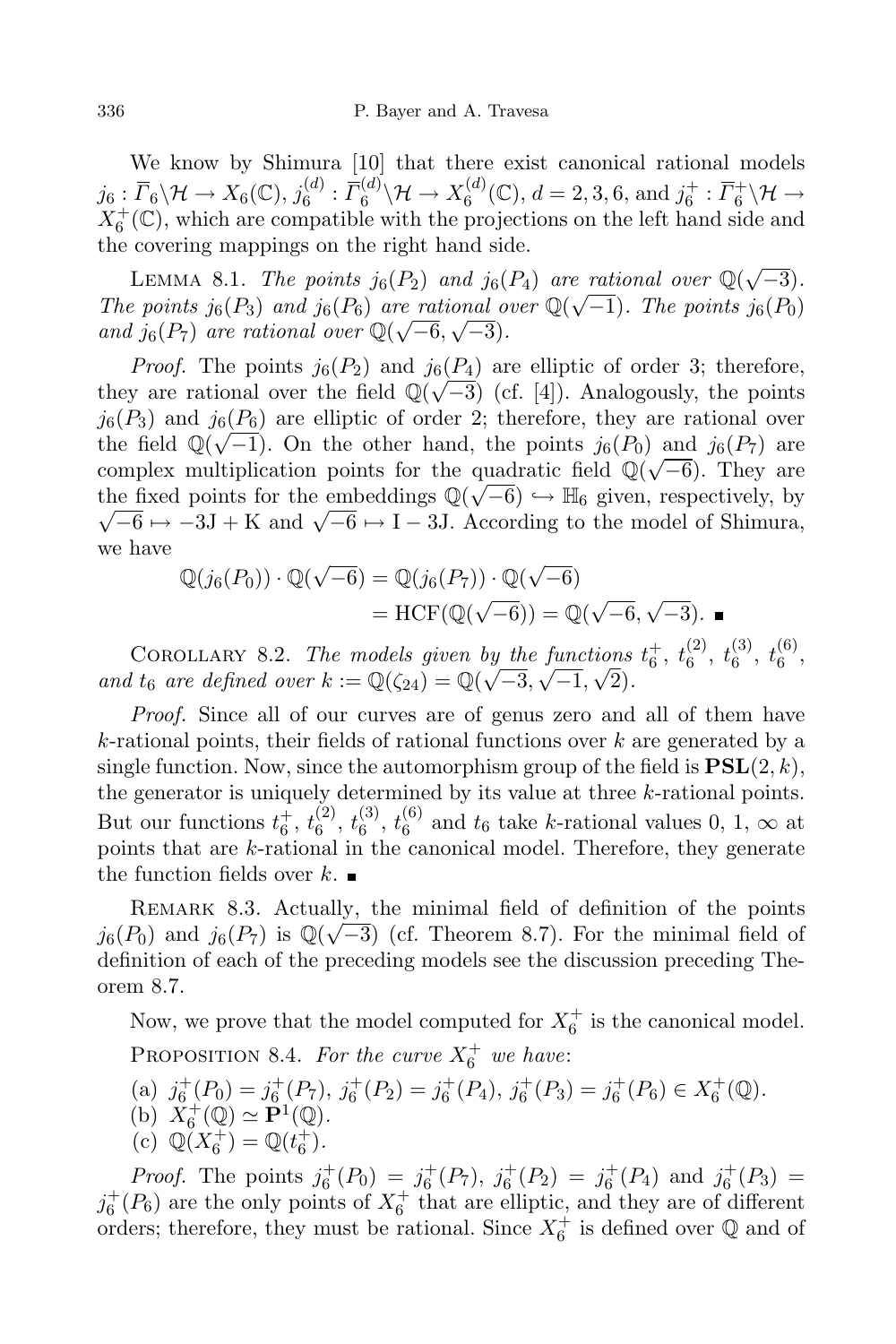genus 0, we obtain (b). Finally,  $t_6^+$  takes rational values at the three rational points  $j_6^+(P_0)$ ,  $j_6^+(P_4)$ ,  $j_6^+(P_6)$  and we obtain (c).

Next, we show that there are Q-rational points in any of the curves  $X_6^{(2)}$  $6^{(2)}$ ,  $X_6^{(3)}$  $\chi_6^{(3)}$  and  $X_6^{(6)}$  $6^{(9)}$ 

PROPOSITION 8.5. For the curves 
$$
X_6^{(2)}
$$
,  $X_6^{(3)}$  and  $X_6^{(6)}$ , we have:  
\n(a)  $j_6^{(2)}(P_2) = j_6^{(2)}(P_4)$ ,  $j_6^{(2)}(P_0) = j_6^{(2)}(P_7) \in X_6^{(2)}(\mathbb{Q})$ .  
\n(b)  $j_6^{(3)}(P_3) = j_6^{(3)}(P_6)$ ,  $j_6^{(3)}(P_0) = j_6^{(3)}(P_7) \in X_6^{(3)}(\mathbb{Q})$ .  
\n(c)  $j_6^{(6)}(P_2) = j_6^{(6)}(P_4)$ ,  $j_6^{(6)}(P_3) = j_6^{(6)}(P_6) \in X_6^{(6)}(\mathbb{Q})$ .

Therefore, there exist isomorphisms  $X_6^{(2)}$  $f_6^{(2)}(\mathbb{Q}) \simeq \mathbf{P}^1(\mathbb{Q}), X_6^{(3)}$  $\mathbf{F}_6^{(3)}(\mathbb{Q}) \simeq \mathbf{P}^1(\mathbb{Q})$ and  $X_6^{(6)}$  $f_6^{(6)}(\mathbb{Q}) \simeq \mathbf{P}^1(\mathbb{Q}).$ 

*Proof.* (a) The point  $j_6^{(2)}$  $j_6^{(2)}(P_2) = j_6^{(2)}$  $^{(2)}_{6}(P_4)$  is the unique elliptic point of order 3 of  $X_6^{(2)}$  $\binom{2}{6}$ ; therefore, it must be rational. Moreover, the cover  $X_6^{(2)} \rightarrow$  $X_6^+$  ramifies only at the points  $j_6^+(P_0)$  and  $j_6^+(P_4)$ , which are rational. Since one of the ramification points, namely  $j_6^{(2)}$  $^{(2)}_{6}(P_4)$ , is rational, the other must also be rational; that is,  $j_6^{(2)}$  $j_6^{(2)}(P_0) = j_6^{(2)}$  $X_6^{(2)}(P_7) \in X_6^{(2)}$  $6^{(2)}(9)$ .

(b) We argue similarly, with  $P_4$  replaced by  $P_6$ .

(c) Now,  $j_6^{(6)}$  $j_6^{(6)}(P_2) = j_6^{(6)}$  $^{(0)}_{6}(P_4)$  is the unique elliptic point of order 3, and the ramification points are  $j_6^+(P_4)$  and  $j_6^+(P_6)$ .

COROLLARY 8.6. There exist automorphic functions  $u_2, u_3, u_6$  such that  $\mathbb{Q}(X_6^{(2)}$  $\mathbb{Q}_6^{(2)}$  = Q(u<sub>2</sub>), Q(X<sub>6</sub><sup>3)</sup>  $\mathcal{O}_6^{(3)}$  = Q(u<sub>3</sub>) and Q(X<sub>6</sub><sup>6)</sup>  $\binom{0}{6}$  = Q( $u_6$ ).

To compute these functions  $u_2$ ,  $u_3$ ,  $u_6$ , we shall take in account the ramification of the coverings. Since  $X_6^{(2)} \to X_6^+$  is ramified only at the points such that  $t_6^+$  takes the values 0, 1, the field extension  $\mathbb{Q}(X_6^{(2)})$  $\binom{2}{6}$ |Q(X<sup>+</sup>) =  $\mathbb{Q}(t_6^+)$  is ramified exactly at  $t_6^+$  and  $t_6^+$  – 1. Therefore, we can choose  $u_2$  such that  $u_2^2 = r_2 t_6^+ (t_6^+ - 1)^{-1}$ , where  $r_2$  is a square free integer. On the other hand, since  $X_6^{(3)} \to X_6^+$  is ramified only at the points such that  $t_6^+$  takes the values 0,  $\infty$ , the field extension  $\mathbb{Q}(X_6^{(3)})$  $\mathcal{O}_6^{(3)}$   $\vert \mathbb{Q}(X_6^+)$  is ramified exactly at  $t_6^+$  and  $\infty$ . Therefore, we can choose  $u_3$  such that  $u_3^2 = r_3 t_6^+$ , where  $r_3$  is a square free integer. And finally, since  $X_6^{(6)} \rightarrow X_6^+$  is ramified only at the points such that  $t_6^+$  takes the values 1,  $\infty$ , the field extension  $\mathbb{Q}(X_6^{(6)})$  $\binom{6}{6}$ | $\mathbb{Q}(X_6^+)$  is ramified exactly at  $t_6^+ - 1$  and  $\infty$ . Therefore, we can choose  $u_6$  such that  $u_6^2 = r_6(t_6^+ - 1)$ , where  $r_6$  is a square free integer. Moreover, the three quadratic subfields of the field  $\mathbb{Q}(X_6^{(3)})$  $\mathbb{Q}(3)$   $\cdot \mathbb{Q}(X_{6}^{(6)})$  $\mathbb{Q}_{6}^{(6)}$ ) = Q(X<sub>6</sub>) being Q(X<sub>6</sub><sup>(2)</sup>)  $\binom{2}{6}$ ,  $\mathbb{Q}(X_6^{(3)}$  $_{6}^{(3)}$ ) and  $\mathbb{Q}(X_{6}^{(6)}$  $\binom{0}{6}$ , we may take the constants  $r_2$ ,  $r_3$  and  $r_6$  such that one of them equals the product of the other two.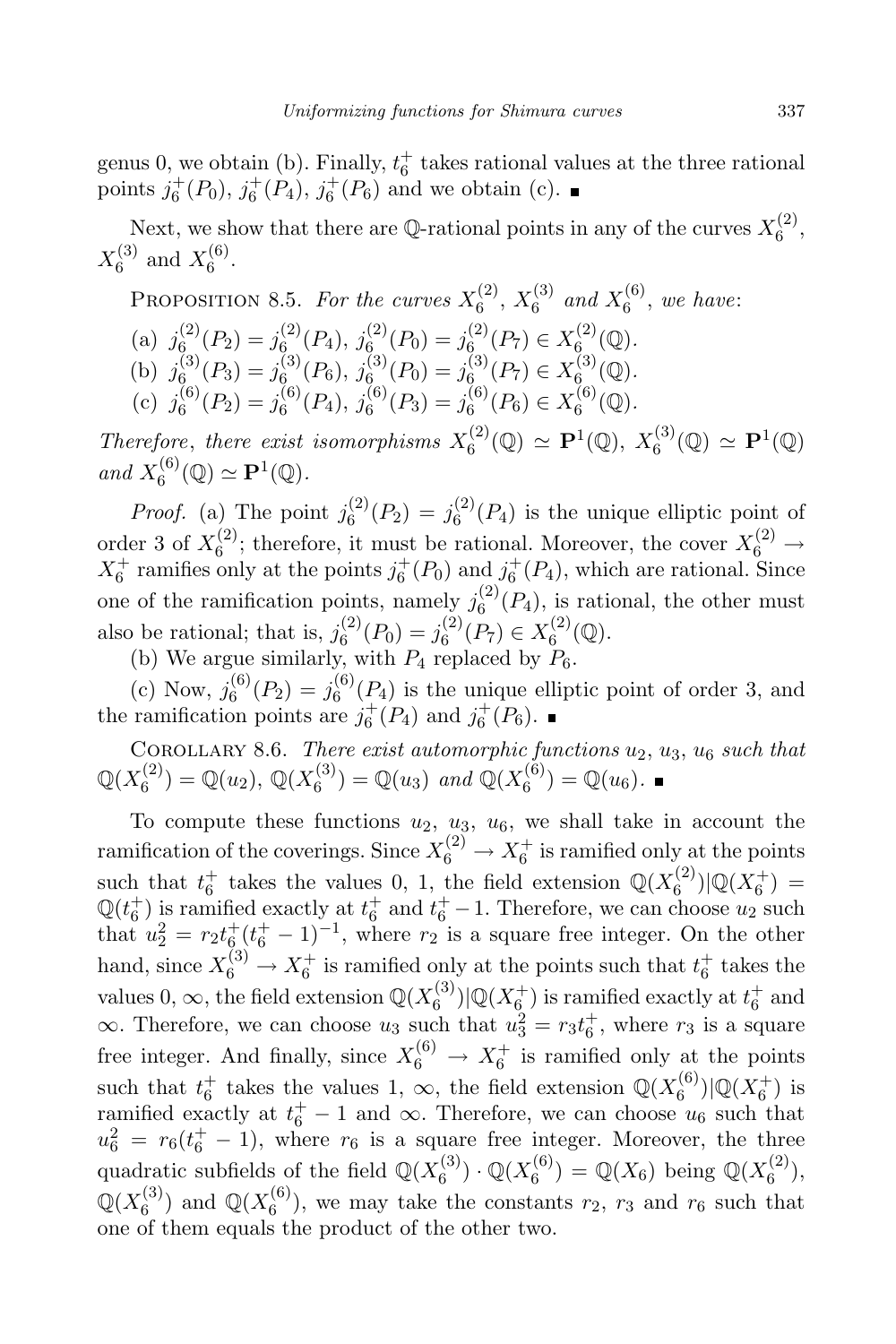Now, observe that the equations in Theorem 4.3 imply the following ones:

$$
\left(\frac{t_6^{(2)}+1}{t_6^{(2)}-1}\right)^2 = \frac{t_6^+}{t_6^+-1}, \qquad (2t_6^{(3)}-1)^2 = t_6^+, \qquad (t_6^{(6)}-1)^2 = 1 - t_6^+.
$$

Therefore, we have

$$
u_2 = \sqrt{r_2} \frac{t_6^{(2)} + 1}{t_6^{(2)} - 1}, \quad u_3 = \sqrt{r_3} \left( 2t_6^{(3)} - 1 \right), \quad u_6 = \sqrt{-r_6} \left( t_6^{(6)} - 1 \right).
$$

Next we compute the constants  $r_2$ ,  $r_3$  and  $r_6$ . Since  $t_6^{(2)}$  $6^{(2)}$  takes values in  $\mathbb{Q}(\sqrt{-1})$  for three  $\mathbb{Q}(\sqrt{-1})$ -rational points of  $X_6^{(2)}$  $_{6}^{(2)}$ , namely, the points  $j_6^{(2)}$  $j_6^{(2)}(P_3), j_6^{(2)}$  $j_6^{(2)}(P_4), j_6^{(2)}$  $^{(2)}_{6}(P_6)$ , we have  $\mathbb{Q}(\sqrt{-1})(X_6^{(2)})$  $\mathcal{L}_6^{(2)}$ ) = Q( $\sqrt{-1}$ )( $t_6^{(2)}$  $_{6}^{(2)}$ ). Therefore,

$$
\mathbb{Q}(\sqrt{-1})(u_2) = \mathbb{Q}(\sqrt{-1})(X_6^{(2)}) = \mathbb{Q}(\sqrt{-1})(t_6^{(2)}) = \mathbb{Q}(\sqrt{-1})(\sqrt{r_2}u_2).
$$

Thus,  $\sqrt{r_2} \in \mathbb{Q}(\sqrt{-1})$ . Working similarly for  $t_6^{(3)}$  $_{6}^{(3)}$  and  $X_{6}^{(3)}$  $_6^{\circ}$ , we find that  $\sqrt{r_3} \in \mathbb{Q}(\sqrt{-3})$ . Since  $r_2$  and  $r_3$  are square free, we must have  $r_2 = -1$  or  $r_2 = 1$ , and  $r_3 = -3$  or  $r_3 = 1$ . To discard the value  $r_3 = 1$ , we observe that  $\mathbb{Q}(X_6) = \mathbb{Q}(u_3, u_6)$ , and if  $r_3 = 1$ , then the two functions  $u_3, u_6$  would take rational values (1,0) at  $P_4$ , while  $j_6(P_4)$  is not a rational point of  $X_6$ . This fixes  $r_3 = -3$ . Similarly, if  $r_2 = 1$ , then the two functions  $u_2$  and  $1/u_6$ would take rational values  $(1,0)$  at  $P_6$ , while  $j_6(P_6)$  is not a rational point of  $X_6$  and  $\mathbb{Q}(X_6) = \mathbb{Q}(u_2, 1/u_6)$ . This fixes  $r_2 = -1$  and  $r_6 = 3$ .

We are now in a position to make precise the minimal field of definition of the models in Corollary 8.2: it is  $\overline{\mathbb{Q}}$  for  $t_6^+$ ;  $\overline{\mathbb{Q}}(\sqrt{-1})$  for  $t_6^{(2)}$  $_{6}^{(2)}$ ;  $\mathbb{Q}(\sqrt{-3})$  for  $t_6^{(3)}$  $_6^{(3)}$  and  $t_6^{(6)}$  $_{6}^{(6)}$ ; and  $\mathbb{Q}(\sqrt{-3}, \sqrt{-1})$  for  $t_6$ .

We have proven the following result. In particular, our functions satisfy the algebraic equation for  $X_6$  given by Ihara (cf. [6]).

THEOREM 8.7. The functions  $j_6^+, j_6^{(2)}, j_6^{(3)}, j_6^{(6)} : \mathcal{H} \to \mathbf{P}^1(\mathbb{C})$  given by

$$
j_6^+ = t_6^+,
$$
  $j_6^{(2)} = u_2 = \sqrt{-1} \frac{t_6^{(2)} + 1}{t_6^{(2)} - 1},$   
 $j_6^{(3)} = u_3 = \sqrt{-3} (2t_6^{(3)} - 1),$   $j_6^{(6)} = u_6 = \sqrt{-3} (t_6^{(6)} - 1),$ 

and the function  $j_6: \mathcal{H} \to \mathbf{P}^2(\mathbb{C})$  given by

$$
j_6 = (u_3 : u_6 : 1) = (u_2 : 1 : 1/u_6) = (1 : 1/u_2 : 1/u_3)
$$

define canonical models of the curves  $X_6^+$ ,  $X_6^{(2)}$  $\binom{2}{6}, X_6^{(3)}$  $\binom{(3)}{6}, X_6^{(6)}$  $_{6}^{\circ}$ <sup>(o)</sup>, and  $X_6$ , respectively. For the canonical model of the curve  $X_6$ , we have  $\mathbb{Q}(X_6) = \mathbb{Q}(j_6) =$